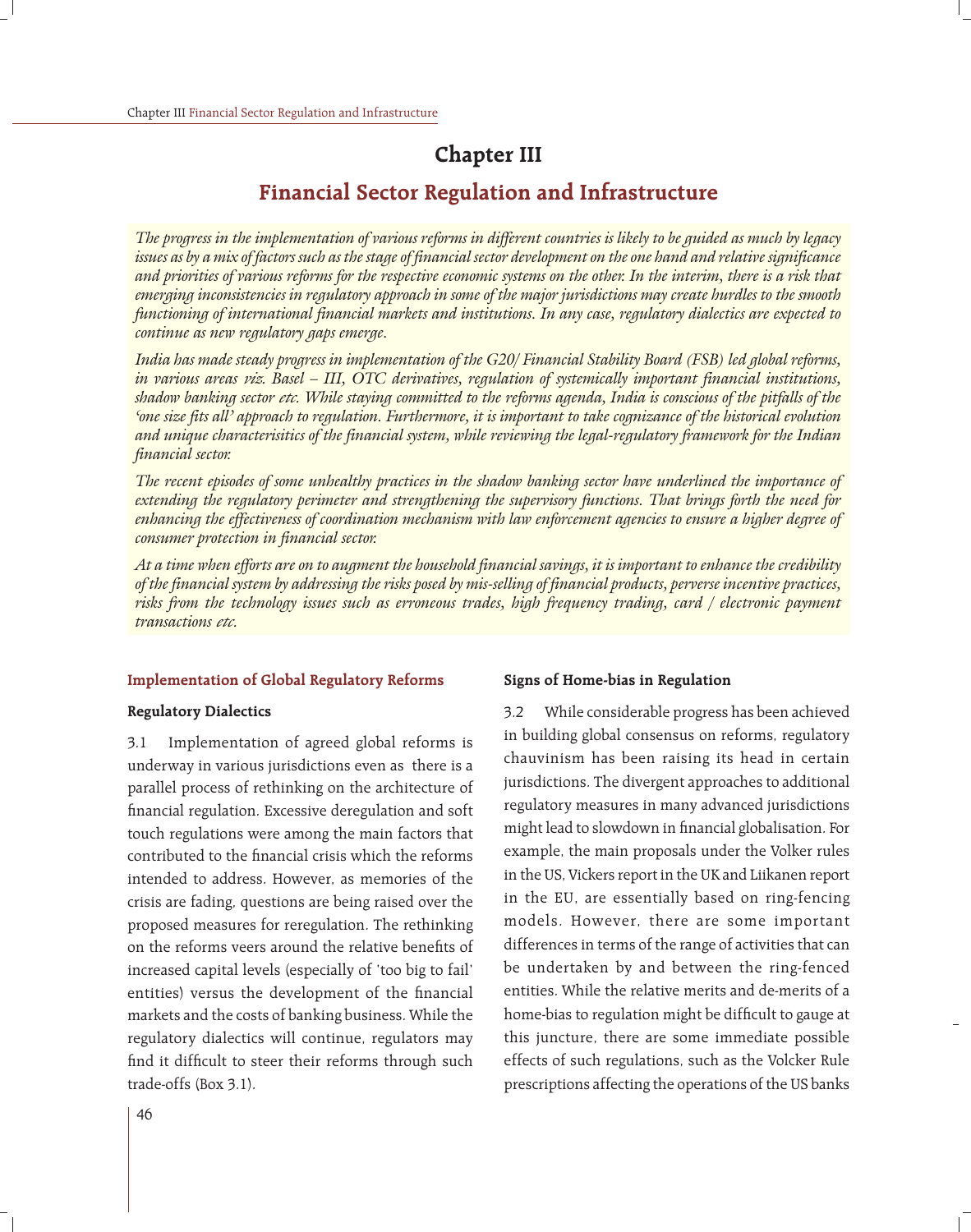#### **Box 3.1: Regulation, Innovation and Regulatory Dialectics**

More than three decades ago Edward J. Kane put forth the idea of a dynamic model depicting the interaction between the regulated and the regulators and called it "regulatory dialectics". Under this model, financial market regulation is an endless process with both the regulator and the regulated making alternative moves. Interestingly, way back in the eighties Kane has suggested the following order in which the financial market players in the dialectics model exhibit their average adaptive efficiencies, and concluded that the lag between regulation and avoidance is shorter than the lag between avoidance and regulation.

- Less regulated players move faster and more freely than the more regulated ones
- Private players move faster and more freely than governmental ones
- Regulated players move faster than the regulators
- International regulatory bodies move more slowly and less freely than all other players

In a recent paper<sup>1</sup> Kane opined that "In the US, strategies for dealing with regulation-induced innovation and for disciplining the institutions that recklessly spawned these plagues have been assigned to teams of incentive conflicted and understaffed regulators to work out" and that "Bankers understand the financial safety net as a politically enforceable implicit contract that they have negotiated with their national governments" and "not as something external to their balance sheets". He further feels that "lobbyists create a taxpayer put by creating an excessive fear in the minds of regulators of letting banks' accounting decisions or health be called into question"2

in India as they are major players in domestic foreign exchange, government securities and interest rate swap markets.

#### **Indian Approach to Implementation of Reforms**

3.3 Domestic factors and policy priorities have continued to guide the Indian approach to financial sector regulation, while adhering to the commitment to implement the agreed global reforms and international standards. The Financial Stability and Development Council (FSDC), through its Sub Committee is coordinating and monitoring the implementation of various reforms, starting with an assessment of extant regulatory framework in the country vis-à-vis the proposed reforms. The reforms directly related to and contained within the regulatory purview of the individual sectoral regulators are being handled independently by them; reform areas which need active inter-regulatory/inter agency coordination

are being spearheaded by the inter-agency implementation groups focussing on specific areas, viz. resolution regime, shadow banking, financial market infrastructure, legal entity identifier, and credit rating agencies. A roadmap indicating the timelines for implementation of these reforms is proposed to be set out by the respective groups.

### **Basel – III**

#### **Effect of Risk Weight Based Approach**

3.4 Basel III aims to address the shortcomings in the Basel-II framework, which surfaced during the global financial crisis. One of the main factors for the crisis was the build-up of excessive leverage while maintaining the risk based capital ratio above the regulatory requirement, as some of the banks' internal models facilitated mathematical maneuvering of risk weights. The inherent complexity and opacity involved in the modelling exercise, notwithstanding

<sup>1</sup> Kane, E (2012) "Bankers and Brokers First: Loose Ends in the Theory of Central-Bank Policymaking", accessed from https://www2.bc.edu/edward-kane/ Bankers%20and%20Brokers%20First.pdf

<sup>&</sup>lt;sup>2</sup> Kane, E (2011), "Loose Ends in Capital Regulation: Facing Up to the Regulatory Dialectic", presentation at International Banking Conference Federal Reserve Bank of Chicago, November 11, 2011, Chicago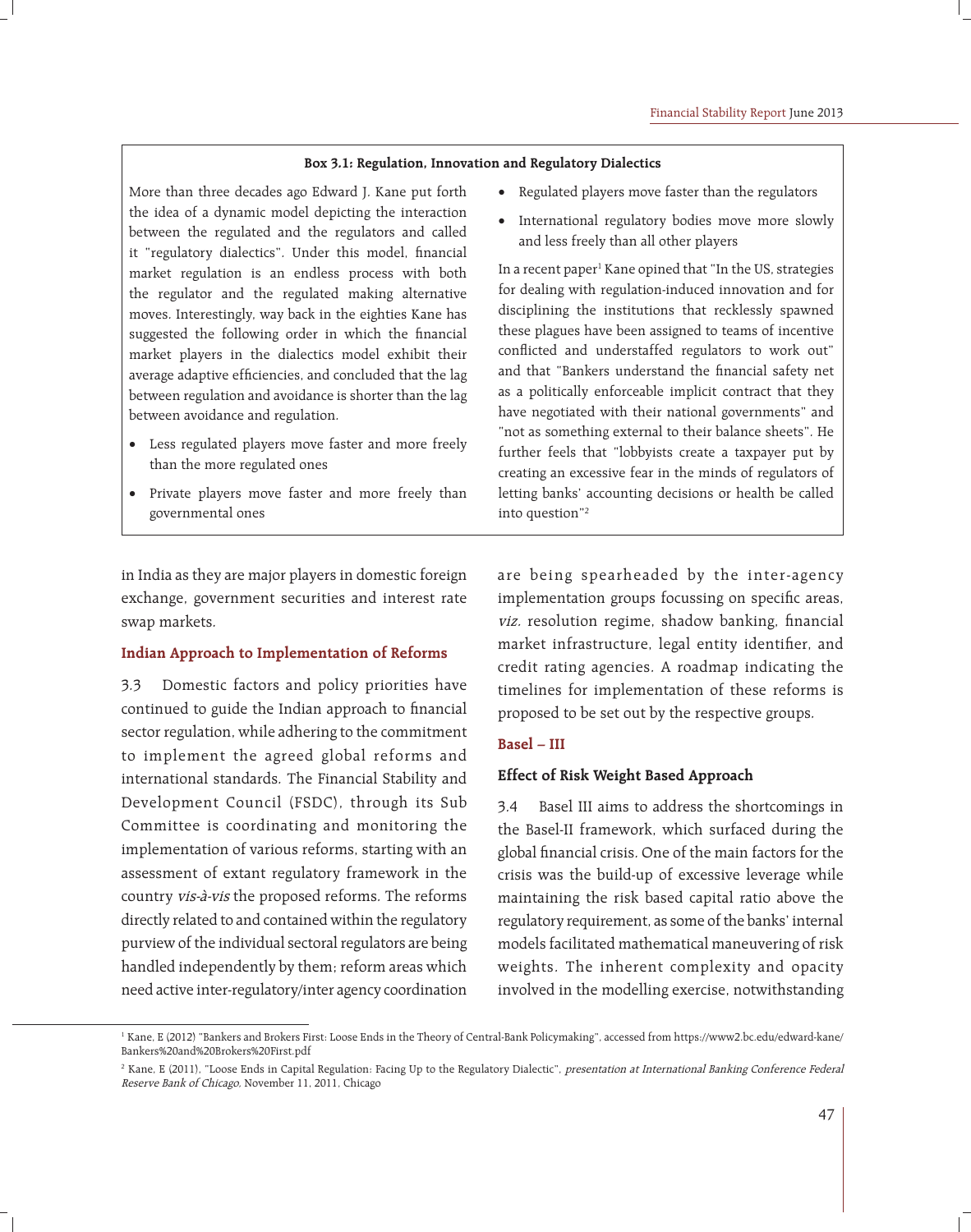the scrutiny and supervisory validation process, allowed the banks to indulge in aggressive application of risk weights, driven mainly by their business considerations.

3.5 A recent paper<sup>3</sup> has found that the risk-weight density defined as ratio of risk-weighted assets (RWAs) to total assets, of banks is observed to be lower once regulatory approval is granted for the internal ratingsbased (IRB) approaches of Basel II. It is further noted that the effect persists for different loan categories, which cannot be explained by flawed modelling or improved risk-measurement alone. These observations have resulted in the additional regulatory prescriptions under Basel III, wherein common equity requirements have not only been more than doubled but also are required to be topped up with capital conservation buffer<sup>4</sup>.

#### **Marginal Increase in RWAs for Indian Banks**

3.6 The scatter diagrams of ratio of RWA to total assets<sup>5</sup> of Indian banks show that the average value of the ratio has increased from 60 per cent as at end March 2012 to 62 per cent as at end March 2013 (Chart 3.1). The dispersion in ratio values has also decreased marginally between these two dates. The trends and outliers need to be monitored as more and more banks adopt the internal model based approaches under Basel II and Basel III<sup>6</sup>.

#### **Leverage Ratio – 'Back to Basics'**

3.7 In order to arrest the tendency to build up excessive leverage, a simple non-risk based leverage ratio has been prescribed under Basel II, which will act as a complementary 'backstop' measure to the risk-based capital requirements. The leverage ratio can be easily understood by all the stakeholders of a



**Chart 3.1: RWA Density**

**Source:** RBI Supervisory returns and staff calculations

<sup>&</sup>lt;sup>3</sup> Maristhasan, M and O, Merrouche (2013), "The Manipulation of Basel Risk-Weights", CEPR Discussion Paper -9494, CEPR

<sup>4</sup> Additional capital in the form of a buffer, equivalent to 2.5 per cent of the risk weighted assets, to be drawn down in periods of stress 5 On-balance sheet assets as well as off-balance sheet assets have been used for calculation.

<sup>6</sup> Section 2.29 of Chapter II of this Report may also be seen.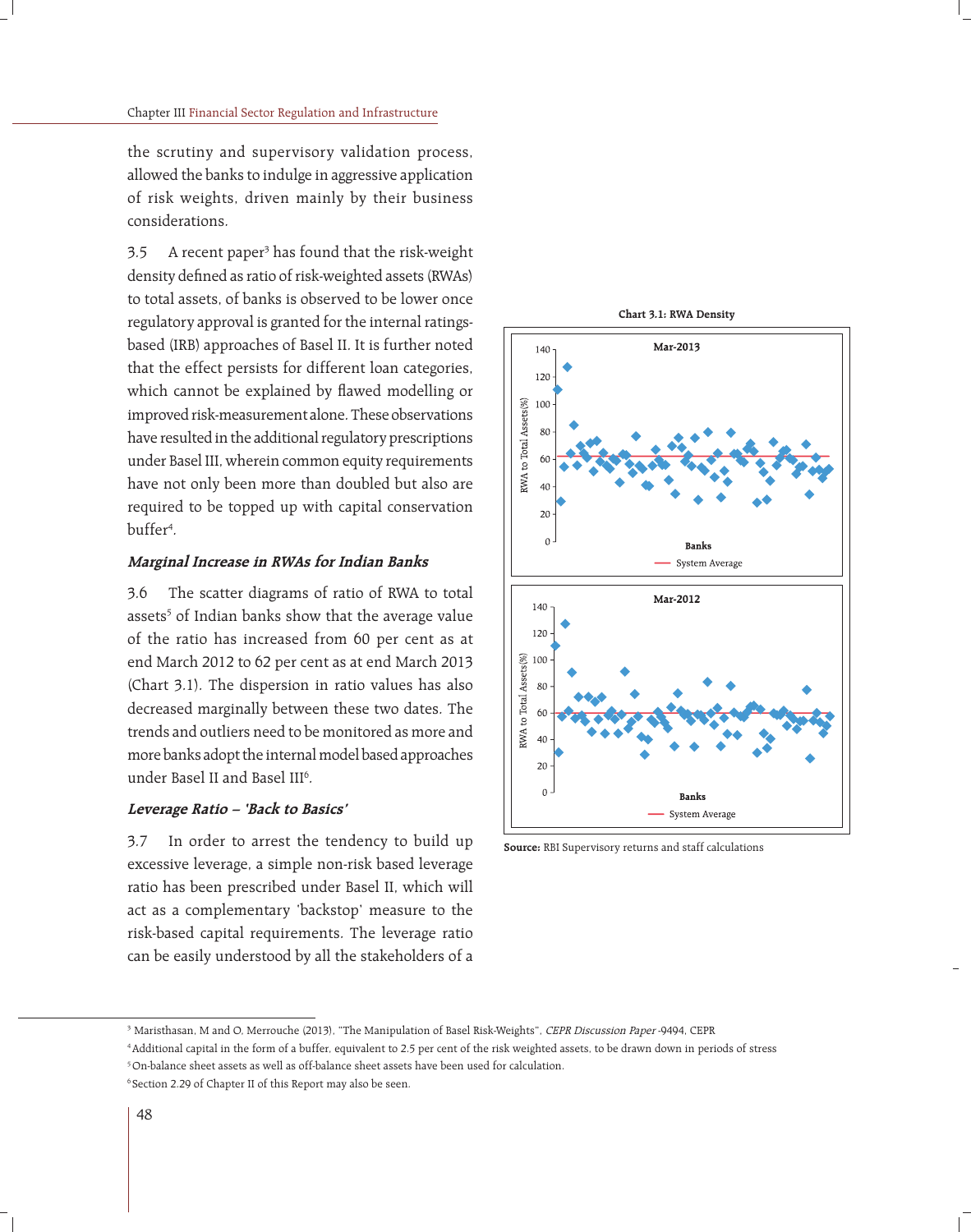bank, viz., shareholders, creditors, depositors and regulators and facilitates easier assessment of the capital adequacy of the institution. The Basel Committee is testing the Tier I leverage ratio during the parallel run period from January 1, 2013 to January 1, 2017.

### **Revised Basel III Guidelines on Short Term Liquidity**

3.8 In January 2013, the Basel Committee on Banking Supervision (BCBS) issued the revised guidelines<sup>7</sup> on Liquidity Coverage Ratio (LCR)<sup>8</sup> after incorporating a number of changes in the original version published in December 2010 (Box 3.2). The changes were necessitated to minimise the potential impact of the LCR standard on the financial markets, extension of credit and economic growth. Also, the BCBS has considered a broader timeframe for the introduction of the LCR standard, in view of the significant financial strains persisting in some banking systems.

#### **Reserve Bank's Guidelines on Liquidity Norms**

3.9 The Reserve Bank indicated in the guidelines on liquidity risk management issued in November 2012, that the final guidelines on Basel III liquidity standards will be issued once the Basel Committee finalises the relevant framework. The Basel Committee has since issued the guidelines (Basel III: The Liquidity Coverage Ratio and Liquidity Risk Monitoring Tools) in January 2013 and is in the process of finalising the LCR disclosure requirements and the Net Stable Funding Ratio (NSFR)<sup>9</sup>. The Reserve Bank will issue the final guidelines on Basel III liquidity standards and liquidity risk monitoring tools, taking into account the revisions by the Basel Committee. While the enhanced liquidity risk management measures are expected to be implemented by banks immediately, the Basel III liquidity standards, viz., LCR and NSFR, will be binding on banks from January 1, 2015 and January 1, 2018, respectively.

#### **Box 3.2: Major Changes Announced in the LCR Guidelines**

**Expansion of the range of eligible assets as part of high-quality liquid assets (HQLA)** - through the addition of a new category of Level 2B assets which national supervisors may choose to recognise as HQLA in their local LCR regulations.

**Recalibration of the stress assumptions for some**  cash-flow items (including in respect of retail and nonfinancial corporate deposits and undrawn committed facilities), taking into account industry feedback and actual experience in times of stress.

Affirmation of the usability of the stock of HQLA by **banks in times of stress,** allowing the LCR to fall below

the minimum requirement. Supervisors will need to establish guidance to specify the circumstances for usage of the HQLA, and to ensure appropriate supervisory action in response to such circumstances; and

**Adoption of a phase-in arrangement** that introduces the LCR as planned on January 1, 2015, but with the minimum requirement set at 60 per cent. This will then rise by 10 percentage points per annum to reach 100 per cent on January 1, 2019. This graduated approach is to ensure that the standard can be implemented without material disruption to the ongoing strengthening of banking systems and financing of economic activity.

<sup>&</sup>lt;sup>7</sup> Basel III: The Liquidity Coverage Ratio and liquidity risk monitoring tools, January 2013, <u>http://www.bis.org/publ/bcbs238.pdf</u>

<sup>&</sup>lt;sup>8</sup> The LCR, expressed as a ratio of "Stock of high-quality liquid assets" to "Total net cash outflows over the next 30 calendar days", is one of the two global liquidity standards which form an essential component of the Basel III guidelines. The objective of LCR is to ensure the short-term resilience of banks through an adequate stock of unencumbered high-quality liquid assets to meet contingent liquidity needs for 30 calendar days under an acute liquidity stress scenario.

<sup>9</sup> The NSFR standard is structured to ensure that long term assets are funded with at least a minimum amount of stable liabilities in relation to their liquidity risk profiles.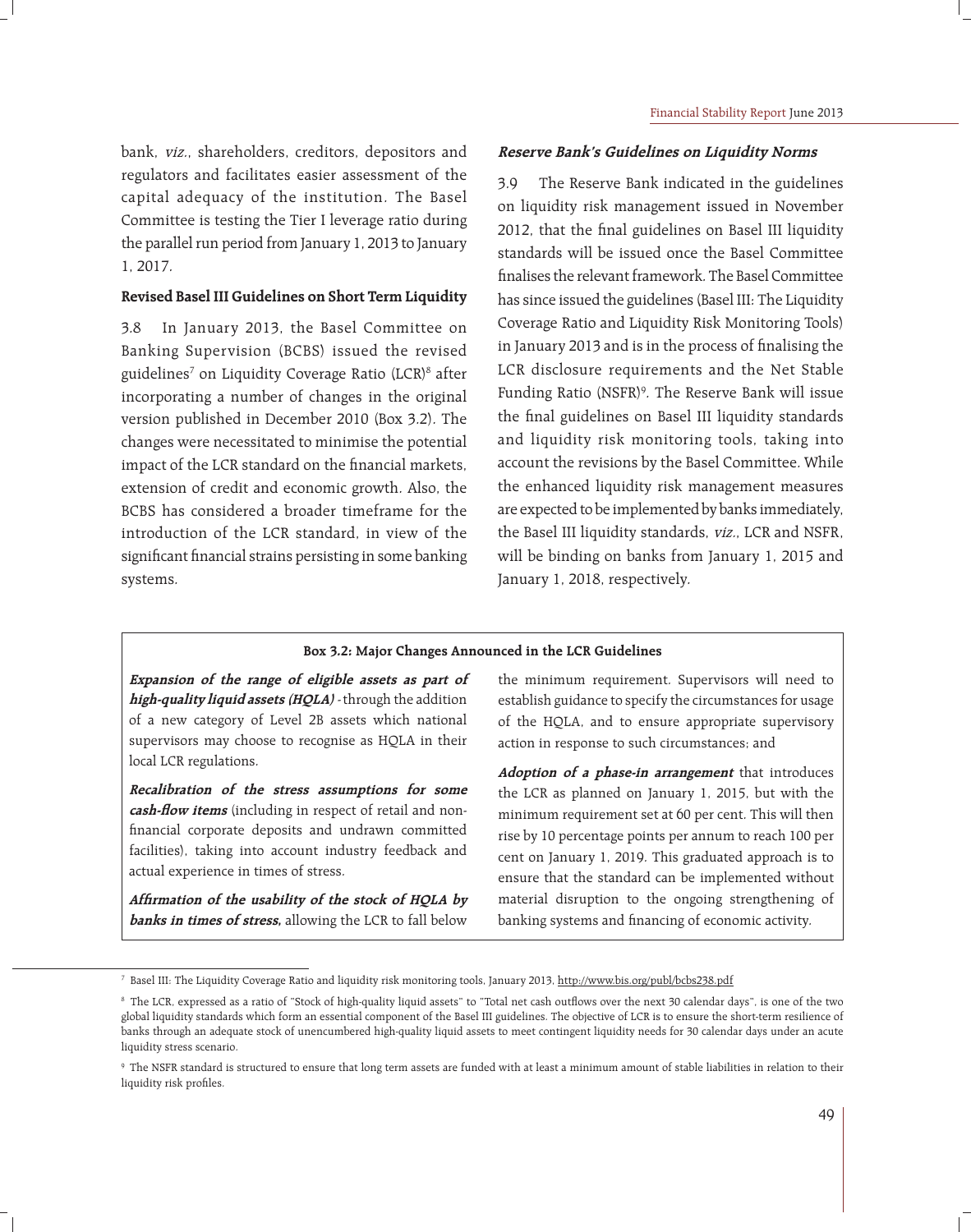#### **More Stringent Capital Requirements and Timelines**

3.10 The Reserve Bank of India has already introduced Basel III capital regulations, effective April 1, 2013, to be implemented in a phased manner over a period of time ending March 31, 2018. Thus India's schedule for full implementation is nine months ahead of Basel committee's deadline. As a matter of prudence and also to preempt the possibility of the judgemental errors in computing capital adequacy, the Reserve Bank has prescribed a higher minimum Tier I capital, which is one full percentage point above the Basel III requirements (Table 3.1). Pending finalisation of leverage ratio by the BCBS, the Reserve Bank has introduced a minimum Tier I leverage ratio of 4.5 per cent (Tier I capital to total assets ratio), which will be reviewed later based on the final recommendations by the BCBS.

#### **Additional Capital Requirements**

 $3.11$  Analytical studies<sup>10</sup> have indicated the likely adverse impact on lending (and growth) due to the higher capital requirements for banks, at the global level. However, the burden from the increase in cost of lending is expected to be offset by the benefits accruing from a more robust banking system. The improved capital ratios of banks are expected to instill more trust among the stakeholders, thereby reducing their cost of capital over a period of time.

3.12 It is expected that the long timeframe to phase in Basel III capital requirements will allow Indian banks to make a smooth and non-disruptive transition. Initial estimates indicate that the additional capital requirements of Indian banks would be to the order of  $\overline{5}5$  trillion, of which non-equity capital will be to the tune of  $\bar{z}$ 3.25 trillion with the rest to come from equity.<sup>11</sup>

| Table 3.1: Capital requirements for Indian banks under Basel III |                               |                             |  |  |  |  |
|------------------------------------------------------------------|-------------------------------|-----------------------------|--|--|--|--|
| (as percent of RWAs)                                             |                               |                             |  |  |  |  |
|                                                                  | <b>Basel III</b><br>standards | <b>RBI</b><br>prescriptions |  |  |  |  |
| Minimum common equity (MCE)                                      | 4.5                           | 5.5                         |  |  |  |  |
| Capital conservation buffer (CCB)                                | 2.5                           | 2.5                         |  |  |  |  |
| Total (MCE+CCB)                                                  | 7.0                           | 8.0                         |  |  |  |  |
| Minimum Tier I Capital                                           | 6.0                           | 7.0                         |  |  |  |  |
| Minimum Tier I Capital + CCB                                     | 8.5                           | 9.5                         |  |  |  |  |
| Minimum Total Capital                                            | 8.0                           | 9.0                         |  |  |  |  |
| Minimum Total Capital + CCB                                      | 10.5                          | 11.5                        |  |  |  |  |

<sup>10</sup> Macroeconomic Assessment Group (2010), "Assessing the Macroeconomic Impact of the Transition to Stronger Capital and Liquidity Requirements", Final Report of the Group established by the Financial Stability Board and the Basel Committee on Banking Supervision, Bank of International Settlements.

<sup>&</sup>lt;sup>11</sup> Subbarao, D (2013), "The Global Financial Crisis and the Indian Financial Sector What Have We Learnt and How Have We Responded?", Address at the 7th International Banking & Finance Conference 2013 organised by the Indian Merchants' Chamber, Mumbai, June 5, 2013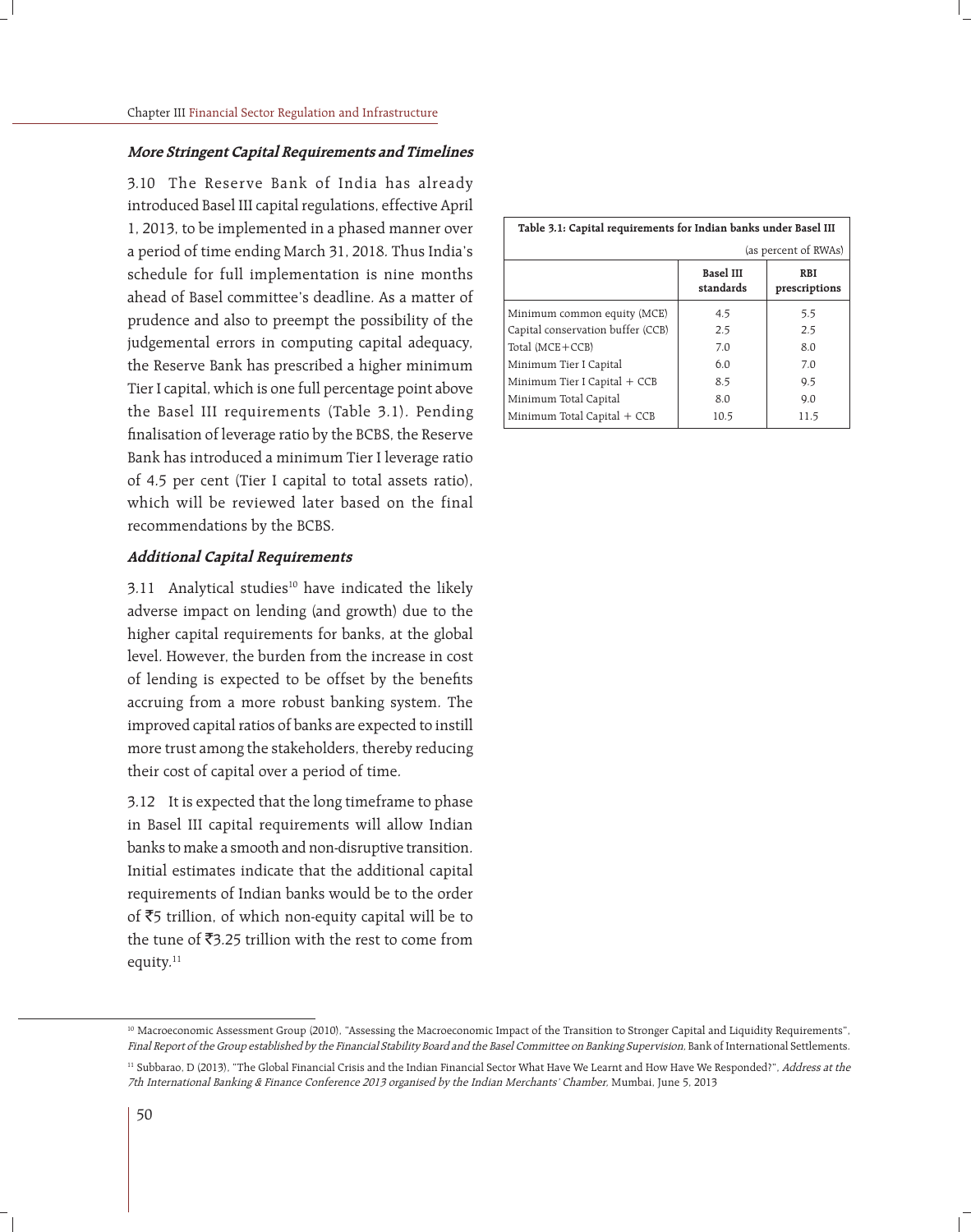## **Foreign Banks' Presence in India - Subsidiary Structure**

3.13 Traditionally Indian approach to financial regulation has been on combining global experience and local circumstances. As regards the global mega banking institutions, 'too complex to regulate' had been a concern for Indian regulators in respect of their Indian operations. The road map laid down by the Reserve Bank in 2005 allowed foreign banks the choice of entering India either as a branch or a subsidiary. Reflecting the post crisis shift in global policy thinking, the current stance of the Reserve Bank is in favour of subsidiarisation model. While some tax related issues such as exemption from stamp duty and capital gains tax-subsequent to the conversion of branches into subsidiaries, have been addressed; certain legal issues are still being resolved.

## **Operational Risk under Advanced Measurement Approach**

3.14 The previous FSR had raised concerns about the difficulties in measuring operational risks and limitations of the standardised approaches. The Advanced Measurement Approach (AMA) for computing capital charge for operational risks is the most risk-sensitive and sophisticated among the three approaches prescribed under the Basel II.

3.15 The Reserve Bank had issued guidelines on AMA in April 2011 and Indian banks could apply for migration to AMA with effect from April 1, 2012. Four banks have, since, approached the Reserve Bank for permission for migration to AMA. Some major challenges being faced by banks in implementation of AMA approaches relate to issues of internal governance, difficulties in determining the relevant business environment and internal control factors (BEICFs), constraints on availability of historical loss data, including both internal and external data, scenario data, and modeling and quantification of operational loss data. Regulatory permissions for use of AMA for operational risk capital computation would be considered based on the assessment of the preparedness of banks in this regard.

### **Over The Counter Derivatives**

3.16 The thrust of the post crisis reforms on Over The Counter (OTC) derivatives is towards standardisation of products, central counter party (CCP) based electronic trading platform and reporting of trades through trade repositories (TRs). Opacity of products, excessive bilateral exposures coupled with insufficient collateral and the interconnectedness amongst market participants are the main risks in the OTC derivatives markets, globally. FSB is currently monitoring the progress of implementation of these reforms within the G20 nations.

### **Status of Implementation in India**

3.17 In India, the small size of the OTC derivatives market, low level of complexity in products, orderly development and regulation of market have ensured that there are no major concerns with regard to systemic risks from OTC markets. The OTC derivative products were introduced in a phased manner keeping in view the hedging needs of the real sector. The current regulations mandate that validity of any OTC derivative contract is contingent on one of the parties to the transaction being a regulated entity. The Clearing Corporation of India Limited (CCIL) provides the clearing and settlement of transactions in government securities, money market instruments and foreign exchange products. Reserve Bank, as the regulator of the OTC derivative markets, has focussed on improving transparency and reducing counterparty risk in the OTC derivatives markets and has fostered development of robust market infrastructure for trading, settlement and reporting of transactions. As India is committed to implementation of the G20 / FSB reforms, reasonable progress has been made in implementing the OTC derivative reform measures.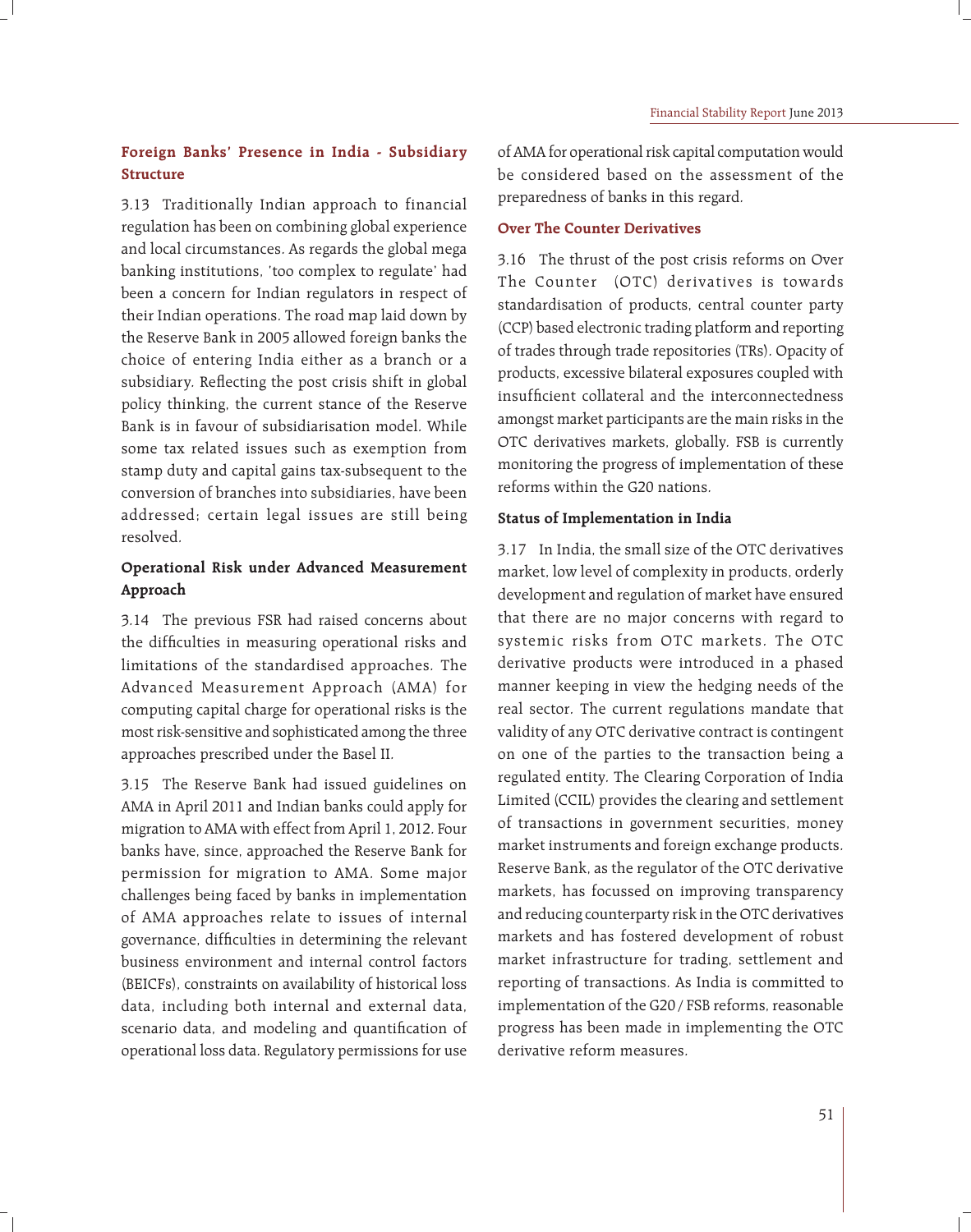#### **Standardisation of Products**

3.18 The process of standardisation of OTC derivative products is planned to be undertaken gradually. Credit Default Swaps (CDS) transactions are standardised in terms of documentation, coupon, coupon payment date etc. The standardisation of Interest Rate Swap (IRS) contracts is aimed to be achieved in terms of minimum notional principal amount, tenors, trading hours, settlement calculations etc., in consultation with the market participants. As the first step, standardisation has been made mandatory for INR Mumbai Inter Bank Offer Rate (MIBOR)-Overnight Index Swap (OIS) contracts, from April 1, 2013. Other benchmarks in IRS are proposed to be standardised in subsequent phases. Foreign exchange derivatives are 'plain vanilla' and structures go by market convention.

### **Centralised Clearing of Foreign Exchange and Interest Rate Forward Trades**

3.19 There is a guaranteed centralised clearing arrangement for settlement of USD-INR forward transactions. Mandatory central clearing of foreign exchange forwards is proposed to be introduced shortly. The IRS and Forward Rate Agreements (FRA) in the Indian rupee, which form the bulk of interest rate derivative transactions in the market, are currently being centrally cleared in a non-guaranteed mode. Although it is not mandatory for market participants to clear their trades through CCP, more than 97 per cent of fund flows in IRS/FRA are being settled through CCIL. The CDS market in India is still developing and it may take more time to achieve the necessary market activity to support central clearing of CDS transactions. The risk management framework and procedural aspects proposed by the CCP and the issues relating to exposure norms for derivative transactions are being examined.

3.20 Electronic platforms are available for transactions involving repos in government securities, IRS, FRA and foreign exchange forwards. The report<sup>12</sup> of a Working Group set up by the Reserve Bank has recommended, among other things, introduction of an electronic swap execution facility for the IRS market under a CCP, which may provide guaranteed settlement of trades executed through the electronic platform. The modalities involved in introducing these features are presently under examination.

3.21 As per existing regulatory guidelines, banks and primary dealers report IRS/FRA and foreign exchange derivative transactions on CCIL reporting platform. All CDS trades (including client trades), by market makers are required to be reported on CCIL's reporting platform. Reporting of all major OTC foreign exchange derivatives to the TR has commenced since July 2012. Also, the reporting of client trades in foreign exchange derivatives, under suitable confidentiality protocols, has commenced from April 2013. Presently, client trades in IRS are being reported by banks to the Reserve Bank and steps are being taken to institute the reporting framework for the client trades in respect of interest rate derivatives.

### **Risks from Extra Territorial Regulatory Jurisdiction of Regulation**

3.22 The US and European laws dealing with OTC derivatives reform have raised concerns over possibilities of extra territorial regulatory jurisdiction leading to regulatory clashes and disruptions for market activity. For instance, European Market Infrastructure Regulation (EMIR) and the Commodity Exchange Act (CEA)-as modified by the Dodd-Frank Act, contain prescriptive rules that may prevent European/US banks from participating in third-country clearing houses that have not applied for recognition by the European Securities and Markets Authority (ESMA) or that are not registered as a derivatives clearing organisation (DCO) as per Commodity Futures Trading Commission (CFTC) regulations. While the discussions are still on, the uncertainty over the inconsistencies between EU and US rules, the process and timeline for equivalence assessments may affect the functioning of international financial markets and

<sup>&</sup>lt;sup>12</sup> Working Group on Enhancing Liquidity in Government Securities and Interest Rate Derivatives Markets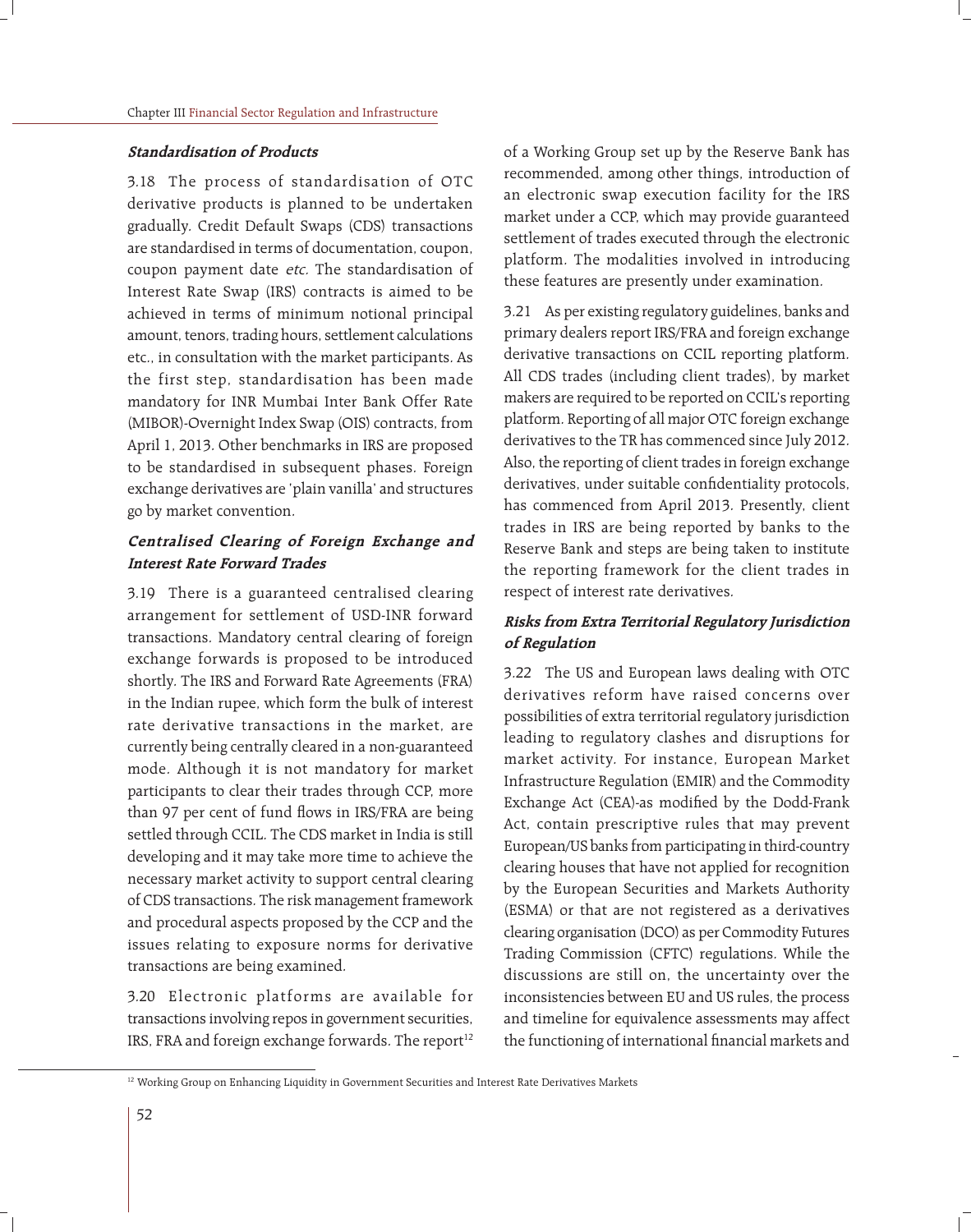may have an impact on progress of implementation of G20 reform agenda.

### **Margins for Non-Centrally Cleared OTC Derivatives**

3.23 The international standards on margining for non-centrally cleared OTC derivatives are in the process of being finalised. A Working Group set up by the BCBS and International Organisation of Securities Commission (IOSCO) to develop consistent global standards for margin requirements has submitted its draft report for consultation. One of the key principles being proposed for all covered entities  $(i.e.$  financial firms and systemically-important non-financial entities) that engage in non-centrally-cleared derivatives is that they must exchange initial and variation margin as appropriate to the counterparty risks posed by such transactions. However, the actual quantum of the margin threshold may have to be left to national discretion to suit the domestic financial markets.

### **Demand for Collateral**

3.24 The improved standards for margin requirements and the shift towards central clearing of standardised OTC derivatives contracts may contribute to a structural increase in the demand for collateral assets. At present there is no evidence or expectation of widespread scarcity of safe assets in global financial markets. However, the temporary supply-demand imbalances and associated price changes are expected to generate powerful incentives for endogenous private sector responses such as broader eligibility criteria for collateral assets in private transactions, increased collateral re-use, collateral transformation etc. While such responses may help mitigate any shortage of collateral assets, they could also result in increase in interconnectedness, pro-cyclicality and financial system opacity as well as higher operational, funding and rollover risks. These risks can be addressed by measures such as increased transparency through market disclosure and better regulatory reporting, stress-testing, risk-adjusted deposit insurance, prudential limits on asset encumbrance etc.

3.25 Asset encumbrance is very low in Indian banking system due to the fact that the funding of commercial banks in India is largely from unsecured and stable public deposits. Banks are required to maintain a portion of their assets in liquid unencumbered assets including sovereign securities to comply with the Statutory Liquidity Ratio<sup>13</sup> (SLR). A relatively lower use of securitisation also limits the extent of encumbrance.

### **Legal Entity Identifier System**

3.26 The global financial crisis, among other things, underscored the need for establishing a uniform global system for legal entity identification to support aggregation of risk positions and financial data. FSB took up the project on a global Legal Entity Identifier (LEI) system to provide support to the objectives of efficient assessment of micro-prudential and macroprudential risks. LEI is a form of legal entity aggregation that allows authorities to view and analyse the potential systemic risk arising from OTC derivatives transactions or positions, in one or more products, attributable to a group of legal entities sharing common affiliation. The data attributed to such an LEI group can assist authorities in assessing concentration and contagion risk associated with a group and its counterparties. The LEI system is expected to help facilitation of orderly resolution, containing market abuse and curbing financial fraud, and enabling higher quality and accuracy of financial data overall.

3.27 In January 2013, the global LEI system was formally launched with the establishment of the Regulatory Oversight Committee (ROC). The Reserve Bank has joined the ROC of the global LEI system and has set up a Steering Committee, to carry out a detailed study of the requirements of the project for

<sup>&</sup>lt;sup>13</sup> Banks in India are required to maintain, at the close of business every day, a prescribed minimum SLR, the ratio of liquid assets (in the form of cash, gold and un-encumbered approved securities) to the Net Demand and Time Liabilities.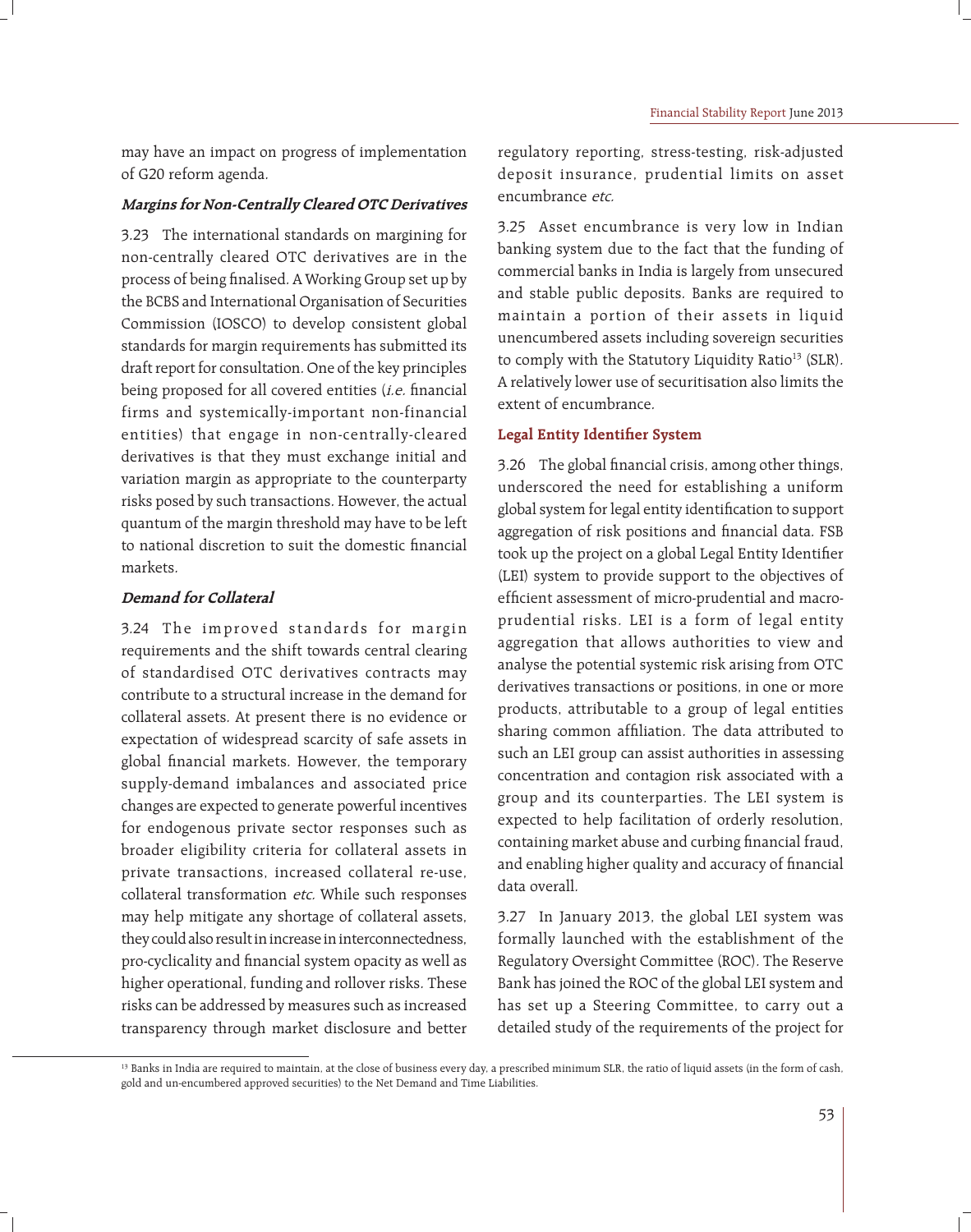India. Apart from the OTC derivatives markets, the LEI system may also help in achieving a more robust credit information system in India.

### **Systemically Important Financial Institutions**

3.28 Regulation and supervision of large and diversified financial institutions referred to as Systemically Important Financial Institutions (SIFIs) have assumed significance considering the system wide damage that their failure could potentially cause. India does not, at present, have any Globally Systemically Important Banks (G-SIBs) figuring in the list of 28 G-SIBs<sup>14</sup>. However, there are banks and other types of financial intermediaries which may not be significant from an international perspective, but could still have an important impact on India's domestic financial system and economy, as compared to non-systemic institutions.

3.29 Recognising the importance of such entities, the FSB and the standard setting bodies are extending the SIFI framework to other systemically important financial institutions, in respective areas. For the banking system, the FSB and BCBS have finalised a principles-based, minimum framework for addressing domestic systemically important banks (D-SIBs) (Box 3.3). According to FSB's proposed timelines, the national authorities should begin to apply requirements to banks identified as D-SIBs in line with the phase-in arrangements for the G-SIB framework, i.e. from January 2016.

## **Consolidated Supervision of Financial Conglomerates in India**

3.30 In India such big financial groups are identified as Financial Conglomerates (FCs), on the basis of their significant presence in two or more market segments (Banking, Insurance, Securities, Non-Banking Finance and Pension). In an important step towards a more effective consolidated supervision of the FCs, the four financial sector regulators in India, viz. Reserve Bank of India (RBI), Securities and Exchange Board of India (SEBI), Insurance Regulatory and Development Authority (IRDA) and Pension Fund Regulatory and

Development Authority (PFRDA), have signed a Memorandum of Understanding (MoU) for cooperation in the field of consolidated supervision and monitoring of FCs.

3.31 An Inter-Regulatory Forum (IRF) has been constituted by the Sub Committee of the FSDC to strengthen the monitoring of FCs. The IRF is structured as a college of domestic supervisors by adopting the lead/principal regulator model, with a mandate to carry out two major functions viz. developing supervisory cooperation for effective consolidated supervision of FCs and assessing the risk to systemic stability due to activities of the FCs. The IRF, on a special case basis, may identify one or more 'systemically important financial groups' having 'significant/dominant' presence in one financial market segment and a 'major/substantial' presence in one more market segment for the purpose of inclusion in the FC Monitoring framework. The respective regulators are in the process of devising the criteria for entities under their jurisdictions, considering various indicators.

#### **Cross Border Co-operation in Supervision**

3.32 The arrangements for sharing of information for improved cross border banking supervision and cooperation, in respect of internationally active banks, are being formalised through the signing of bilateral Memoranda of Understanding (MoU) by the Reserve bank with overseas supervisory counterparts (as "Home" and "Host" supervisors). This channel assumes greater importance as the cross border operations of Indian banks are expanding. The MoU provides a formal, yet legally non-binding gateway of information between the supervisors on the health of the supervised entities, coordination during on-site examinations and times of crises, while preserving the confidentiality of information shared. The MoU does not override the laws of the land of either supervisor but only tries to build an environment of supervisory cooperation and coordination in complete adherence to such laws. Reserve Bank has executed such MoU with 16 overseas supervisors and proposals

<sup>&</sup>lt;sup>14</sup> Annex 1 to FSB's Update of group of global systemically important banks (G-SIBs) November 2012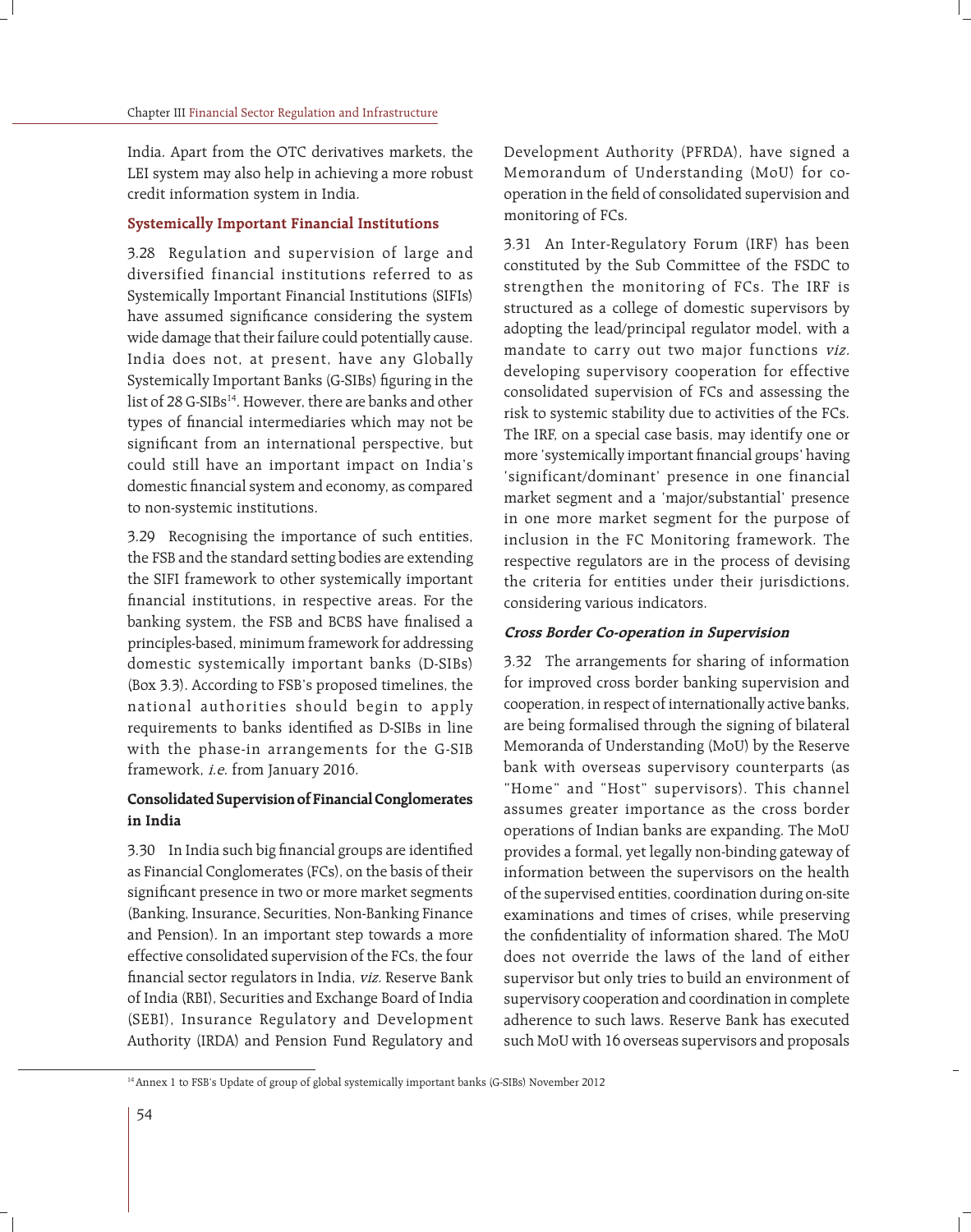#### **Box 3.3: Extension of SIFI framework to D-SIBs**

The principles proposed for D-SIBs<sup>15</sup> focus on the higher loss absorbency (HLA) requirement for D-SIBs.

The 12 principles for D-SIB framework are set out below:

#### **Assessment methodology**

**Principle 1:** National authorities should establish a methodology for assessing the degree to which banks are systemically important in a domestic context.

**Principle 2:** The assessment methodology for a D-SIB should reflect the potential impact of, or externality imposed by, a bank's failure.

**Principle 3:** The reference system for assessing the impact of failure of a D-SIB should be the domestic economy.

**Principle 4:** Home authorities should assess banks for their degree of systemic importance at the consolidated group level, while host authorities should assess subsidiaries in their jurisdictions, consolidated to include any of their own downstream subsidiaries, for their degree of systemic importance.

**Principle 5:** The impact of a D-SIB's failure on the domestic economy should, in principle, be assessed having regard to bank-specific factors: (a) Size; (b) Interconnectedness; (c) Substitutability/financial institution infrastructure (including considerations related to the concentrated nature of the banking sector); and (d) Complexity (including the additional complexities from cross-border activity). In addition, national authorities can consider other measures/data that would inform these bankspecific indicators within each of the above factors, such as size of the domestic economy.

**Principle 6:** National authorities should undertake regular assessments of the systemic importance of the banks in their jurisdictions to ensure that their assessment reflects the current state of the relevant financial systems and that the interval between D-SIB assessments not be significantly longer than the G-SIB assessment frequency.

**Principle 7:** National authorities should publicly disclose information that provides an outline of the methodology employed to assess the systemic importance of banks in their domestic economy.

#### **Higher loss absorbency**

**Principle 8:** National authorities should document the methodologies and considerations used to calibrate the level of HLA that the framework would require for D-SIBs in their jurisdiction. The level of HLA calibrated for D-SIBs should be informed by quantitative methodologies (where available) and country-specific factors without prejudice to the use of supervisory judgment.

**Principle 9:** The HLA requirement imposed on a bank should be commensurate with the degree of systemic importance, as identified under Principle 5. In the case where there are multiple D-SIB buckets in a jurisdiction, this could imply differentiated levels of HLA between D-SIB buckets.

**Principle 10:** National authorities should ensure that the application of the G-SIB and D-SIB frameworks is compatible within their jurisdictions. Home authorities should impose HLA framework for dealing with D-SIBs requirements that they c alibrate at the parent and/ or consolidated level, and host authorities should impose HLA requirements that they calibrate at the sub-consolidated/subsidiary level. The home authority should test that the parent bank is adequately capitalised on a standalone basis, including cases in which a D-SIB HLA requirement is applied at the subsidiary level. Home authorities should impose the higher of either the D-SIB or G-SIB HLA requirements in the case where the banking group has been identified as a D-SIB in the home jurisdiction as well as a G-SIB.

**Principle 11:** In cases where the subsidiary of a bank is considered to be a D-SIB by a host authority, home and host authorities should make arrangements to coordinate and cooperate on the appropriate HLA requirement, within the constraints imposed by relevant laws in the host jurisdiction.

**Principle 12:** The HLA requirement should be met fully by Common Equity Tier 1 (CET1). In addition, national authorities should put in place any additional requirements and other policy measures they consider to be appropriate to address the risks posed by a D-SIB.

<sup>&</sup>lt;sup>15</sup> A framework for dealing with domestic systemically important banks by BCBS – October 2012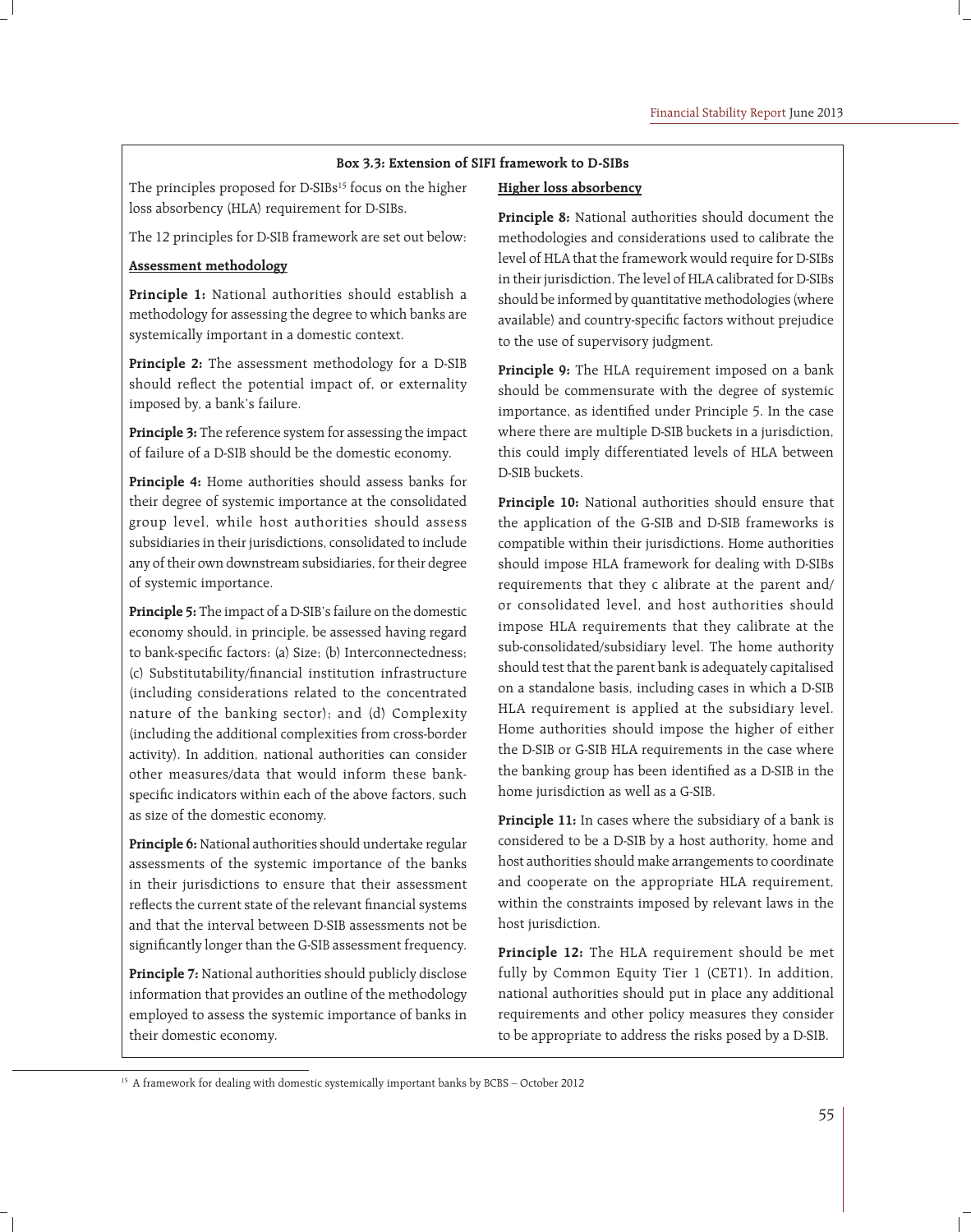in respect of 28 other overseas supervisors are under discussion.

3.33 There is a need for supervisory emphasis on domestically significant institutions, including banks, especially those having substantial cross-border operations. Supervisory Colleges have been established for two big Indian banks, as part of the efforts to increase the supervisory intensity for such institutions.

### **Resolution Regime**

3.34 The previous FSRs have mentioned about the absence of comprehensive/separate legal-institutional arrangement for resolution of different types of financial sector entities in India. Currently, the resolution of banks is facilitated under the Banking Regulation (BR) Act, 1949 which has provisions for compulsory or voluntary mergers. The work on implementation of reforms on resolution regime has started with an examination of existing legislative arrangements for resolution of various types of financial sector entities (including commercial banks, cooperative banks, insurance companies etc.). A Working Group was set up under the direction of the FSDC Sub Committee on a comprehensive resolution regime for all types of financial institutions in India.

### **Shadow Banking**

3.35 Shadow banking entities played a significant role during the global financial crisis, due to their interconnectedness with the rest of the financial system. It is, therefore, imperative to identify and manage any risks that the shadow banking may pose to the rest of the financial system. The FSB led reforms are mainly focused on risks from banks' interactions with other financial institutions, risk from money market mutual funds (MMMFs), securitisation, and securities lending and repos.

### **Role of shadow banking in India**

3.36 The reach of the banking sector to efficiently cater to all segments of population in far flung areas is limited and to some extent entities in non-bank sector have been filling this gap. Some parts of this non-bank sector [such as the Non-Banking Finance Companies (NBFCs) under the regulation of the Reserve Bank] are regulated in India, although less tightly than the banking system. However, a large part of the non-bank sector exists in the form of unincorporated entities which may be considered as part of shadow banking system, going by the spirit of FSB definition. In the light of their useful economic function, especially in countries like India where financial inclusion is a national priority, there is need for a different approach to regulation of such nonbank entities, while pursuing the objective of consumer protection alongside that of financial stability.

## **Deposit Taking and Other Systemically Important NBFCs**

3.37 The regulatory focus of RBI has primarily been on protection of depositors' interest, and hence on deposit taking NBFCs (referred as NBFC-D). The regulatory measures over time, especially since 1997- 98 have resulted in consolidation of the NBFC sector reflecting in a reduction in the number of deposit taking NBFCs. The quantum of the public deposits of NBFCs absolute terms as well as in terms of proportion of the bank deposits has also decreased substantially (Chart 3.2). As many NBFCs stopped their deposit taking activities, the scale of operations of non-deposit



**Source:** RBI Supervisory Returns

<sup>16</sup> Public deposits of NBFC-D and Residuary Non-Banking Companies (RNBCs) are included. RNBCs belong to a separate class of NBFCs, and have as their principal business, the receiving of deposits, under any scheme or arrangement or in any other manner and not being Investment, Asset Financing, Loan Company.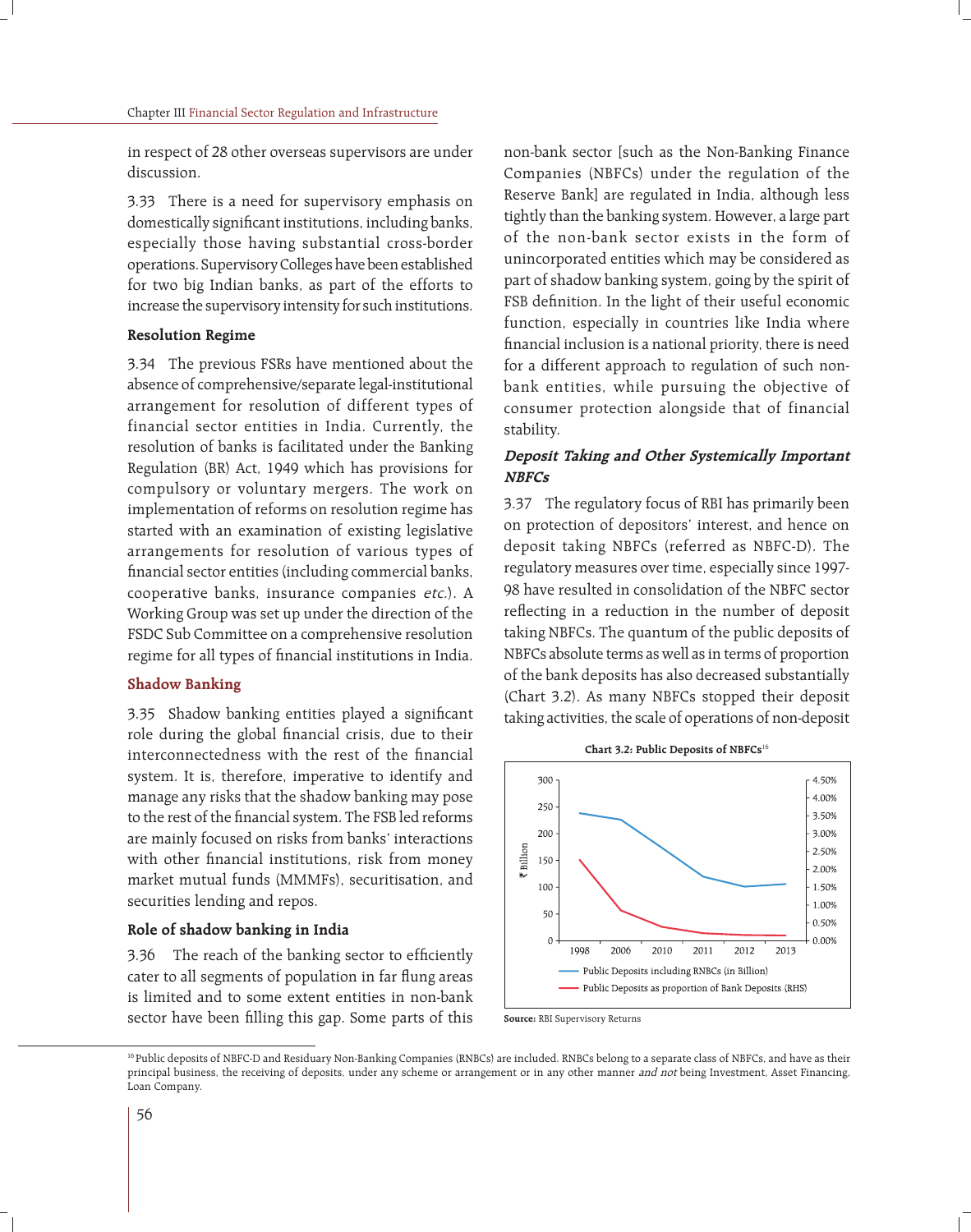taking companies increased during this period. In view of these trends and the changing profile of the NBFC sector, the Reserve Bank has subsequently extended the regulatory requirements applicable to NBFC-D category (in respect of capital adequacy and credit concentration norms) to the non-deposit taking but systemically important NBFCs (NBFC-ND-SI) also. Charts 3.3 and 3.4 give the trends in number of companies and total assets of NBFCs in the categories of NBFC-D and NBFC-ND-SI.

### **Proposed Regulatory Changes for NBFC Sector**

3.38 The NBFC sector is presently in the process of a regulatory overhaul. The Working Group on NBFCs in its report submitted in August 2011 has made far reaching recommendations; both to ensure the resilience of the NBFC sector and to contain risks emanating from the sector in the context of overall financial stability. The draft guidelines based on recommendations of the Working Group have been placed in public domain for comments in December 2012 and the final guidelines are expected shortly. The major recommendations can broadly be divided into four categories, namely (i) Entry Point norms, Principal Business Criteria, Multiple and Captive NBFCs; (ii) Corporate Governance including Disclosures, (iii) Liquidity management and (iv) Prudential regulation including capital adequacy, asset provisioning, risk weights for certain sensitive exposures, and restrictions on deposit acceptance.

### **Money Market Mutual Funds**

### **Low Retail Participation**

3.39 In India, MMMFs and liquid fund schemes are regulated within the ambit of SEBI (Mutual Funds) Regulations 1996. The MMMFs are those mutual funds which are set up with the objective of investing exclusively in money market instruments. The Liquid mutual fund schemes can make investment in / purchase debt and money market securities with residual maturity of up to 91 days. Presently, the MMMFs and liquid funds are mainly used by the





**Source:** RBI Supervisory Returns



**Chart 3.4: Total Assets of NBFC-D and NBFC-ND-SI**

**Source:** RBI Supervisory Returns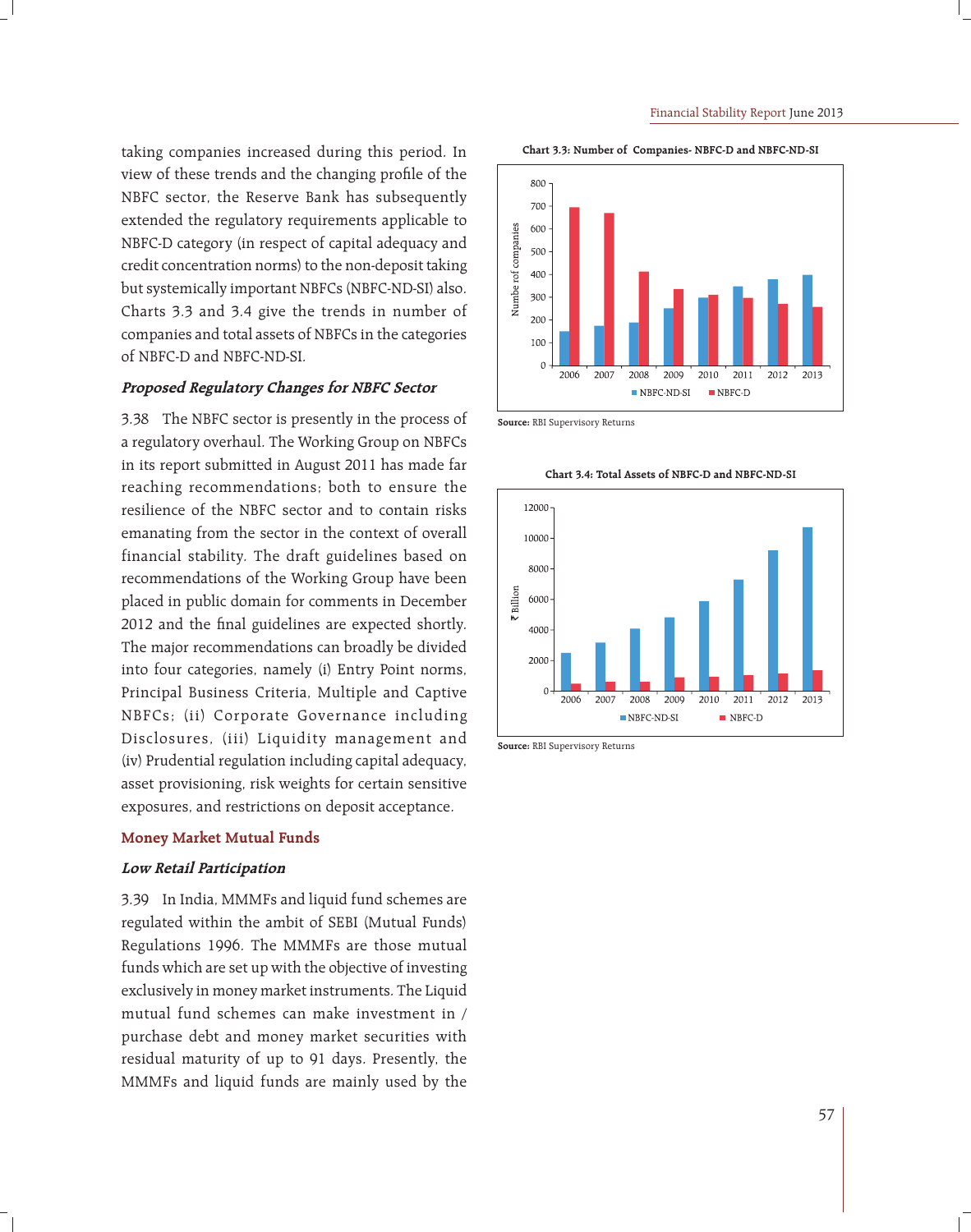institutional investors as an investment vehicle which is accessible, convenient and cost-effective with protection of the principal and liquidity. At the end of March, 2013, the net assets under management (AUM) of MMMFs/Liquid funds in India was around `934 billion, with 98 per cent of the contributions coming from non-retail investors. The MMMFs account for 19 per cent of the total AUM of the debt mutual funds which, in turn, form 71 per cent of the whole mutual fund sector.

## **Absence of Constant Net Asset Value Feature**

3.40 As constant Net Asset Value (NAV) MMMFs do not exist in India, the risks observed in some advanced jurisdictions, especially the US, are not relevant. The valuation norms have been reviewed by SEBI and accordingly the overarching and overriding principles of fair valuation were outlined in a notification issued in February 2012. This included valuation of securities of all maturities reflective of the realisable value/ fair value. All debt and money market securities across maturities are to be valued at the weighted average price at which they are traded on the particular valuation day and in case such securities are not traded on a particular valuation day then the securities with residual maturity up to 60 days are to be valued on amortisation basis and securities with residual maturity over 60 days have to be valued at benchmark yield/ matrix of spread over risk free benchmark yield obtained from agencies entrusted for the said purpose, provided such valuation is be reflective of the realisable value/ fair value of the securities/assets.

## **Liquidity Risks of Short Term Debt Funds - Regulatory Measures**

3.41 The liquid funds and other short term debt funds in India had faced severe liquidity strain from redemption pressures, as an impact of the global financial crisis during 2008-09. The Reserve Bank had facilitated a short term liquidity window to mutual

funds to help ease liquidity pressures. Subsequently, a number of prudential measures were put in place to help the mutual funds withstand the impact of such events of liquidity stress in future.

3.42 These regulatory measures included the restriction on investments of Liquid funds to instruments of up to 91 day residual maturity (as against 182 days permitted earlier), with a view to addressing the asset liability mismatches in open ended schemes. The listing of close ended mutual fund schemes has been made mandatory to provide investors with an exit option. Also, the close ended schemes are allowed to invest in securities of residual maturities not exceeding the maturity of the scheme itself, for a better asset liability management. The provisions regarding uniform cut-off timings for applicability of NAV of mutual fund schemes/plans were modified. The application for investment has to be recognised only after the funds are available for utilisation before the cut-off time without availing any credit facility. Further, to address the credit and concentration risks, no mutual fund scheme is allowed to invest more than thirty percent of its net assets in money market instruments of an issuer, except for investments in Government securities, treasury bills and collateralised borrowing and lending obligation (CBLO).

## **Circular Flow of Funds between Banks and Liquid Mutual Funds**

3.43 In recent years, banks' investments in liquid schemes of mutual funds have grown manifold<sup>17</sup>. The liquid schemes continue to rely heavily on institutional investors such as commercial banks whose redemption requirements are likely to be large and simultaneous. On the other hand, these mutual funds are large lenders in the over-night money market instruments such as CBLO and market repo, where banks are large borrowers. The various schemes of mutual funds also invest heavily in certificates of deposit (CDs) of banks.

<sup>&</sup>lt;sup>17</sup> Section 2.12 of Chapter II of this Report may also be seen.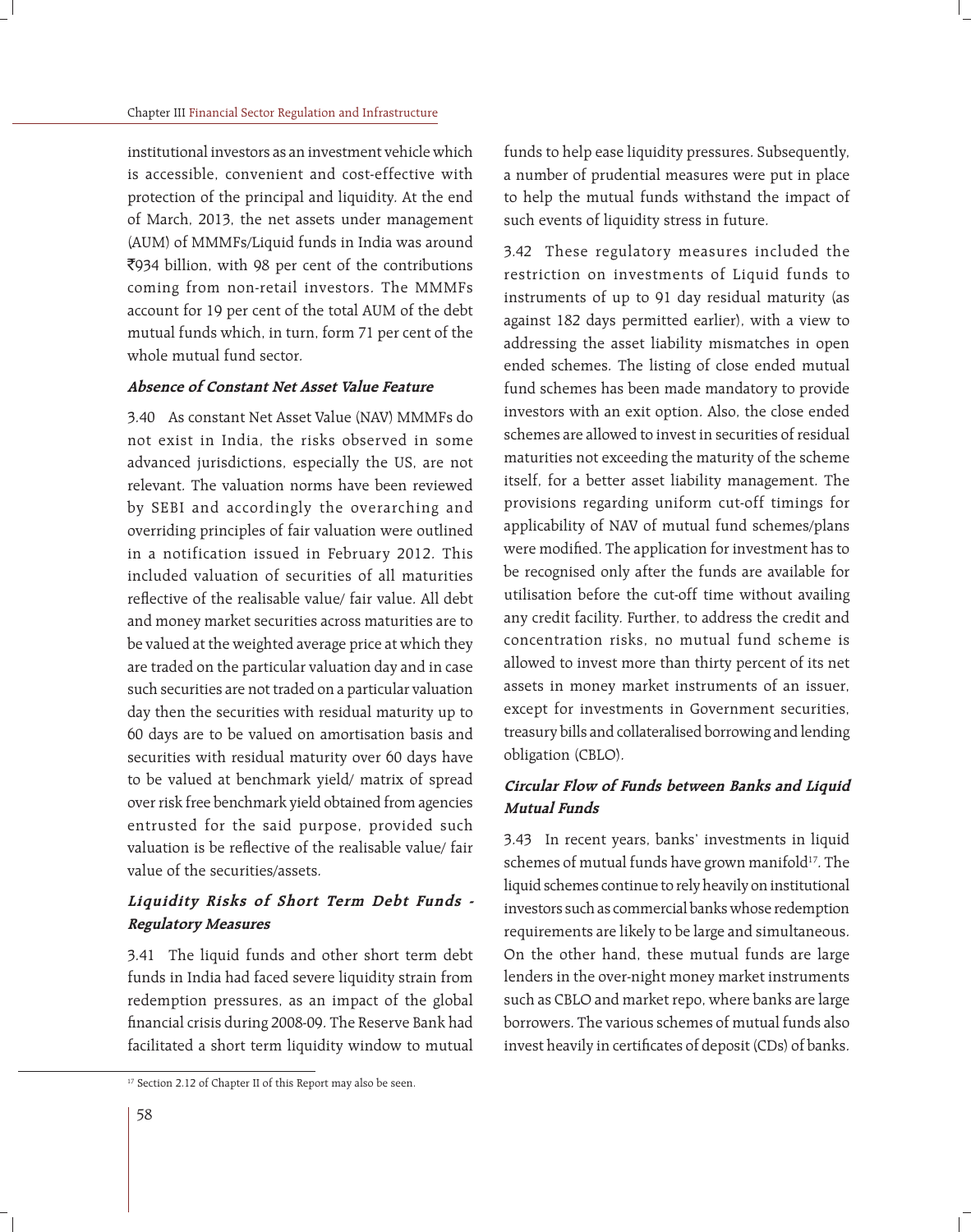Such circular flow of funds between banks and mutual funds could lead to systemic risk in times of liquidity stress. With a view to address these risks, the Reserve Bank has stipulated that the total investment by banks in liquid/short term debt schemes of mutual funds with weighted average maturity of portfolio of not more than 1 year will be subject to a prudential cap of 10 per cent of their net worth as on March 31 of the previous year.

### **Regulatory Gaps in Collective Investment Schemes**

3.44 Some instances have come to light of certain individuals / companies raising money from public by taking advantage of the lack of clarity about in the legal provisions and roles of different agencies like Ministry of Corporate Affairs (MCA), SEBI, RBI, State Governments, and Registrar of Co-operative Societies etc. This highlights the need for extending the regulatory perimeter and also plugging the regulatory gaps in the existing framework.

## **Role of State Governments and Law Enforcement Agencies**

3.45 As an immediate interim measure to address the regulatory gap, there is greater focus on information sharing and increased co-ordination among the existing regulators, with an active role for the State Governments. There is also a need for a greater involvement of and coordination with the law enforcement agencies, through the platforms like State level Coordination Committees (SLCC). However, despite all efforts to fill regulatory gaps, the risk appetite and vulnerability of the individual investors to succumb to promises of high returns are difficult to curb. The regulators have taken measures, from time to time, to caution the public and investors to avoid getting lured by various schemes promising fast and high rates of return.

### **Market conduct and Consumer protection**

3.46 Intense competition and perverse incentive structures have frequently led to widespread misselling of products and misdirection of clients to inappropriate and risky investments by financial service providers. The instances of mis-selling of products have been observed across customer groups, such as faulty derivatives to corporates (for hedging their exposures) or inappropriate insurance products to individuals. The reputation risk for individual institutions indulging in such activities for short term gains is high. Against this backdrop, regulation is increasingly tilting towards strengthening the aspects of consumer protection and market conduct in the financial sector.

#### **Bancassurance**

### **Mis-selling**

3.47 Under, 'bancassurance' model, banks in India have been permitted to undertake insurance business as agents of insurance companies subject to certain conditions and without any risk participation since August 2000. As announced in the Union Budget 2013-14, it is proposed to permit banks to act as insurance brokers so that the entire network of bank branches will be utilised to increase the penetration of insurance services in the country. As insurance brokers the banks will be able to sell insurance products of any company, as against the restriction of only one company applicable under the agentprincipal model.

### **Use of unfair and restrictive practices**

3.48 While banks are well suited to distribute insurance products because of their wide network, several issues have arisen regarding their conduct in the process, generally pertaining to mis-selling and certain restrictive / unfair practices (such as linking provision of locker facilities to purchase of insurance products, selling of unsuitable and/or multiple policies etc.).

3.49 It was observed that in some cases, banks did not have clear segregation of duties of marketing personnel from other branch functions and bank employees were directly receiving incentives from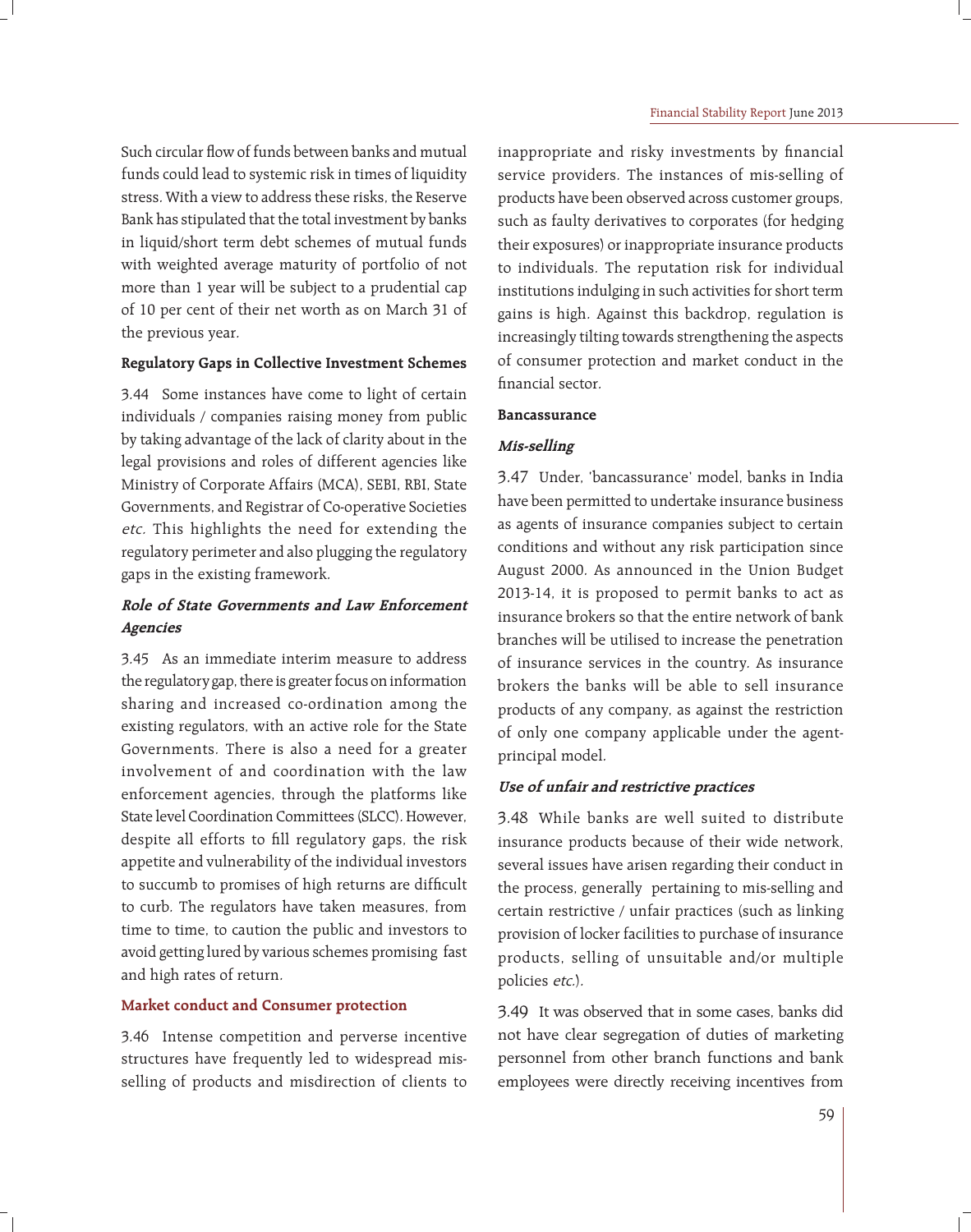third parties such as insurance companies, mutual funds and other entities for selling their products. In some cases direct incentives to the bank staff have created distortions in the sales structure.

3.50 According to IRDA's Annual Report 2011-12 the maximum complaints in life insurance related to mis-selling. They also mainly pertained to the private sector, though LIC leads the business with over 70 per cent share. The type of complaints were mainly in the nature of unfair trade practices and mis-selling of products (e.g. malpractices, actual product sold being different from what was proposed, single premium policy being issued as annual premium policy, surrender value being different from projected, free look refund not paid, misappropriation of premiums etc). As a significant portion of private life insurance companies use banks as their corporate agents, there seems to be an urgent need to revisit the marketing and sales strategies used by the banks in pushing insurance products, especially since insurance is among the more complex of financial products for the common man to fully comprehend. Recently, banks in the UK have also been penalised for mis-selling of payment protection insurance to their lending/ credit card customers.

3.51 The limits on commission structure and the operating expenses of insurance companies are laid down in the Insurance Act, 1938 and the Rules framed there under. The compliance with these limits is being monitored by IRDA on an annual basis, and instances of breach are dealt with through penal action. In recent past, there have been instances of both insurance companies as also the corporate agents (banks) being penalised.

3.52 Banks have been advised to disclose to the customers, details of all the commissions / other fees (in any form) received, if any, from the various companies for marketing / referring their products, even in cases where the bank is marketing/ distributing/ referring products of only one company. As a further step in enhancing transparency, banks have also been advised to disclose details of fees / remuneration received in respect of the bancassurance business undertaken by them in the 'Notes to Accounts', from the year ending March 31, 2010. Similar disclosures and codes of conduct for insurance companies have been prescribed by IRDA also. The IRDA is working with the RBI to ensure that the disclosure made by the banks acting as corporate agents, in the Notes to Accounts are enhanced to bring about transparency in the nature of payments received by them.

### **Mis-selling in Wealth Management and Other Related Activities**

3.53 Wealth Management Services (WMS) generally include referral services, Investment Advisory Services (IAS) and Portfolio Management Services (PMS). In India, banks are permitted to offer very limited services, mainly advisory and referral services.

3.54 Grievances relating to mis-selling, whereby products that are unsuitable for a particular customer, either for commission-linked reasons or lack of knowledge, clarity regarding accountability between the product issuer and the advisor/portfolio manager, need to be addressed by improving consumer protection measures. The issues have been widely debated in the inter-regulatory technical group of the FSDC Sub Committee and a review of the extant guidelines on wealth management services offered by banks is being carried out. The aspects on marketing and distribution of third party financial products by banks also need to be factored in while issuing comprehensive guidelines on Wealth Management Services by banks.

3.55 The recently notified SEBI (Investment Advisers) Regulations, 2013, contain detailed norms for risk profiling and suitability, creation of a Separately Identifiable Department or Division (SIDD) for IAS, detailed disclosure to the clients including any conflicts of interest, redressal of investor grievances, etc. Such norms are expected to address mis-selling risks to a certain extent.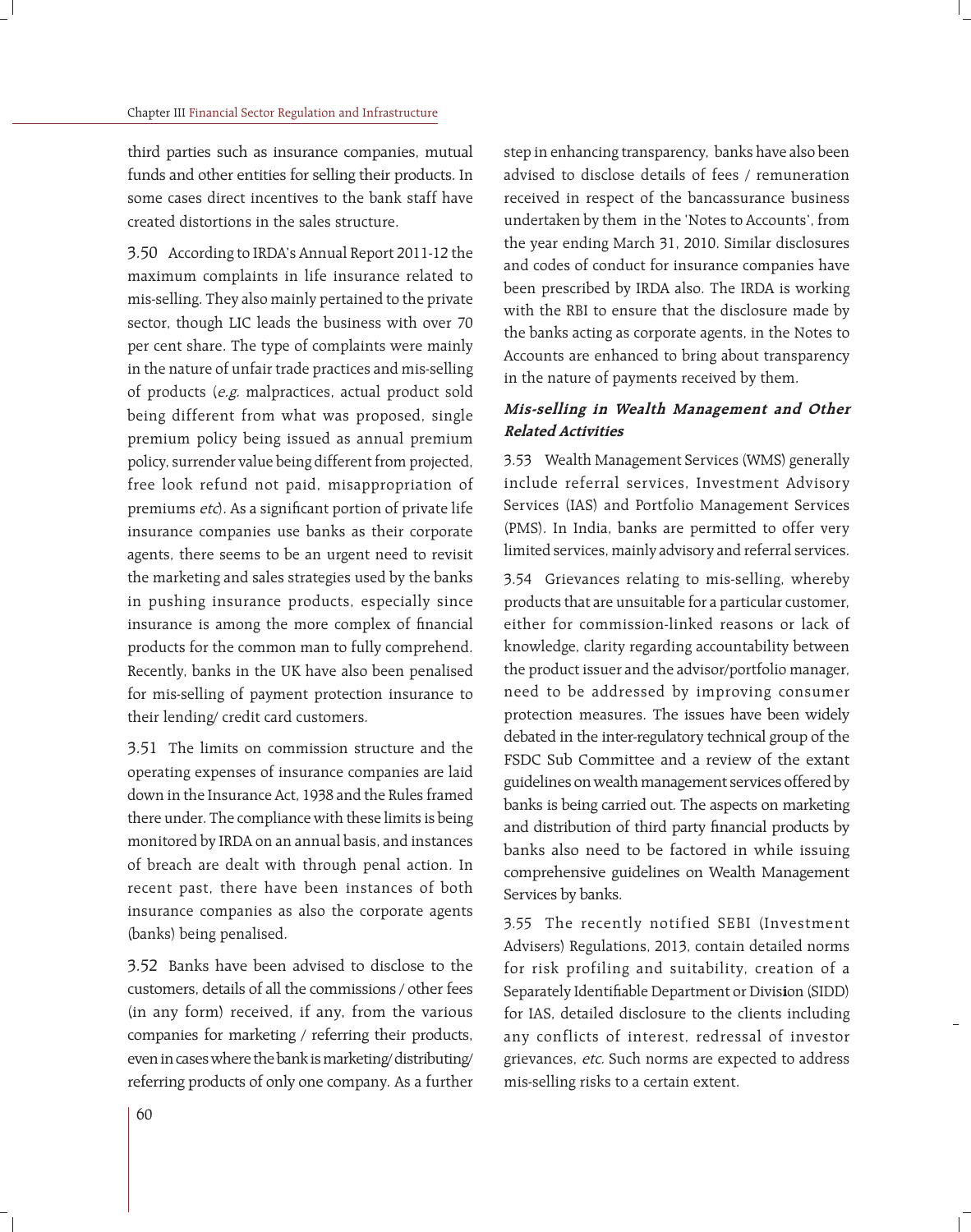### **Need for Stronger Operational Procedures**

3.56 All financial sector entities need to comply with the extant KYC, which are meant for safeguarding the financial system against the possibility of its use for money laundering. There is a move for simplifying the KYC guidelines and also towards achieving a uniform basic KYC structure for various segments of the financial system.

3.57 In the wake of recent episodes reported in the media, the Reserve Bank undertook investigations to examine the practices at certain banks involving structuring of transactions to aid tax evasion and fraudulent transfer of funds. Some of these practices related to sale of third party products such as insurance and wealth management services which have been discussed in previous sections. The main findings point towards laxity in adherence to the Know Your Customer / Anti Money Laundering (KYC/AML) guidelines by banks.

3.58 The areas where banks are required to adopt more focussed strategies to ensure adherence to KYC/ AML measures include, among other things, monitoring large value transactions in newly opened accounts, operational control over multiple customer identities for the same customer, enhanced skill sets in dealing with money laundering alerts, quicker follow-up and escalation of suspicious transactions. Such measures also relate to accelerated review of risk categorisation at prescribed intervals, need for review of alert thresholds in AML monitoring systems in tune with changing dimensions of transactions in various accounts. Further, the banks need to address the concerns on tackling technological issues involved in updating changes in customers' details over phone lines or through internet banking leading to frauds, diligent adoption of single and enhanced due diligence (SDD/EDD) measures for ascertaining and updating KYC details of customers, dealing with issues relating to splitting of transactions with a view to avoid anti-money laundering checks etc.

3.59 The supervisory efforts of the Reserve Bank have been combined with 'guidance' in the form of specific circulars and the broad regulatory guidelines issued to the banks on the subject. Such guidance has covered aspects relating to (i) IT initiatives to be taken by banks for enabling appropriate risk based transaction monitoring mechanism, (ii) dedicated KYC Audits, (ii) recommending operational aspects relating to risk profiling, (iv) fictitious offers of funds/fake lottery rackets/phishing etc.

## **Technology Risks18 in the Changing Business Environment**

3.60 Alongside the rapidly increasing use of technology in banking and finance in recent years, the risks emanating from abuse and failure of technology have also risen. The recent cases of cyber frauds at some banks have highlighted the increasing complexity, sophistication and diversity in the risks to the security and integrity of technology based banking and finance. Globally, the use of online and mobile technologies is driving the proliferation of virtual banks, virtual currencies (Box 3.4) and provision of banking and payment services by unlicensed entities. While leveraging on technology has resulted in many benefits, especially, in extending the reach of the financial services, these developments pose challenges in the form of regulatory, legal and operational risks.

3.61 One of the main risks related to the information technology (IT) systems in banks relates to the obsolescence of the technology and processes built according to the needs of the then prevailing regulatory-cum-business environment. Therefore, a

<sup>&</sup>lt;sup>18</sup> Technology risks relate to any adverse outcome, damage, loss, disruption, violation, irregularity or failure arising from the use of or reliance on computer hardware, software, electronic devices, online networks and telecommunications systems. These risks can also be associated with systems failures, processing errors, software defects, operating mistakes, hardware breakdowns, capacity deficiencies, network vulnerabilities, control weaknesses, security shortcomings, internal sabotage, espionage, malicious attacks, hacking incidents, fraudulent conduct and defective recovery capabilities.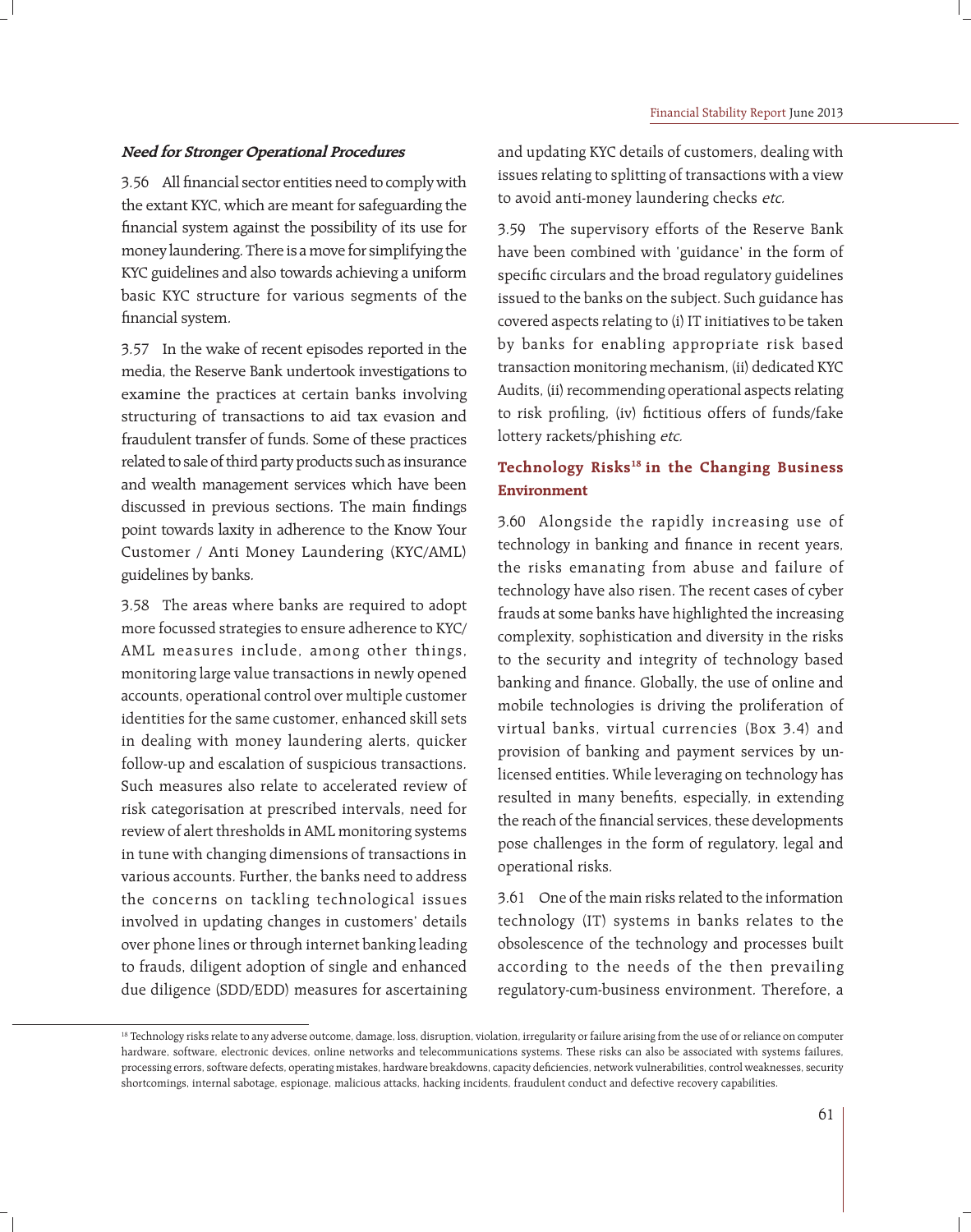#### **Box 3.4: Virtual Currency Schemes**

A virtual currency can be defined as a type of unregulated, digital money, which is issued and usually controlled by its developers, and used and accepted among the members of a specific virtual community<sup>19</sup>. The virtual currency schemes provide a financial incentive for virtual community users to continue to participate and are able to generate 'float' revenue for their owners. They also provide a high level of flexibility regarding the business model and business strategy for the virtual community.

There are different kinds of virtual currency schemes in vogue at present. While for some kinds of virtual currencies there is no interaction or exchangeability with the 'real' currency, for others the relationship with the real money, goods and services is more active and direct. The 'closed' virtual currency schemes, which are mostly used in online games, have no connection with the real money. Some virtual currency schemes offer the facility of a (mostly unidirectional) conversion rate for purchasing the virtual currency, which can subsequently be used to buy virtual goods and services. Under another category of virtual currency schemes which provide for bidirectional flows, the virtual currency acts like any other convertible

review of suitability of the existing IT infrastructure is required to be carried out to assess the capability of the IT systems to handle the changing demands of business and compliance functions in the evolving environment.

#### **Need for Review of IT Risk Management Framework**

3.62 Globally, the management of IT systems is being increasingly outsourced. There is a wide spread trend of further sub-contracting of some of the subprocesses by the primary outsourcer to third parties, which exposes the clients to transfer risks. The legal issues, pricing and service level agreement (SLA) terms with the outsourced vendor play an important role in case of a dispute with the outsourced vendor who has the responsibility of completing the assigned responsibility. With this, risks relating to security

currency, with two exchange rates (buy and sell). In such schemes, the virtual currency can be used to buy not only the virtual goods and services, but also to purchase real goods and services. Virtual currency schemes are different from electronic money schemes as the virtual currency being used as the unit of account has no physical counterpart with legal tender status.

A virtual currency scheme may also be designed to compete with traditional currencies used for international trade. The absence of a distinct legal framework implies that the traditional rules under financial sector regulation and supervision, including the institution of central banks, are not involved in the case of virtual currency. Also, the unregulated link between virtual currency (if permitted), and traditional currency with a legal tender status poses challenges as the complete control over the differently denominated virtual currency is given to its issuer, who governs the scheme and manages the supply of money at will.

The regulators are studying the impact of online payment options and virtual currencies to determine potential risks associated with them.

and reputation come to the fore, which need to be dealt with carefully.

3.63 In view of the risks arising out increased use of technology, there is a need for banks to implement systems and processes to establish a robust technology risk management framework. There is a need for these institutions to put in place adequate risk mitigation techniques and security controls to ensure business continuity. Further, banks and regulators have to play a proactive role in increasing the financial awareness of their customers, especially under the IT environment. The regulators have taken various measures to address the emerging technology risks in their respective areas, e.g. the Reserve Bank has issued additional guidelines<sup>20</sup> to the banks on securing card transactions and electronic payment transactions.

<sup>&</sup>lt;sup>19</sup> ECB (2010), "Virtual Currency Schemes", *Report by the European Central Bank*, October

<sup>&</sup>lt;sup>20</sup> http://rbi.org.in/scripts/NotificationUser.aspx?Id=7874&Mode=0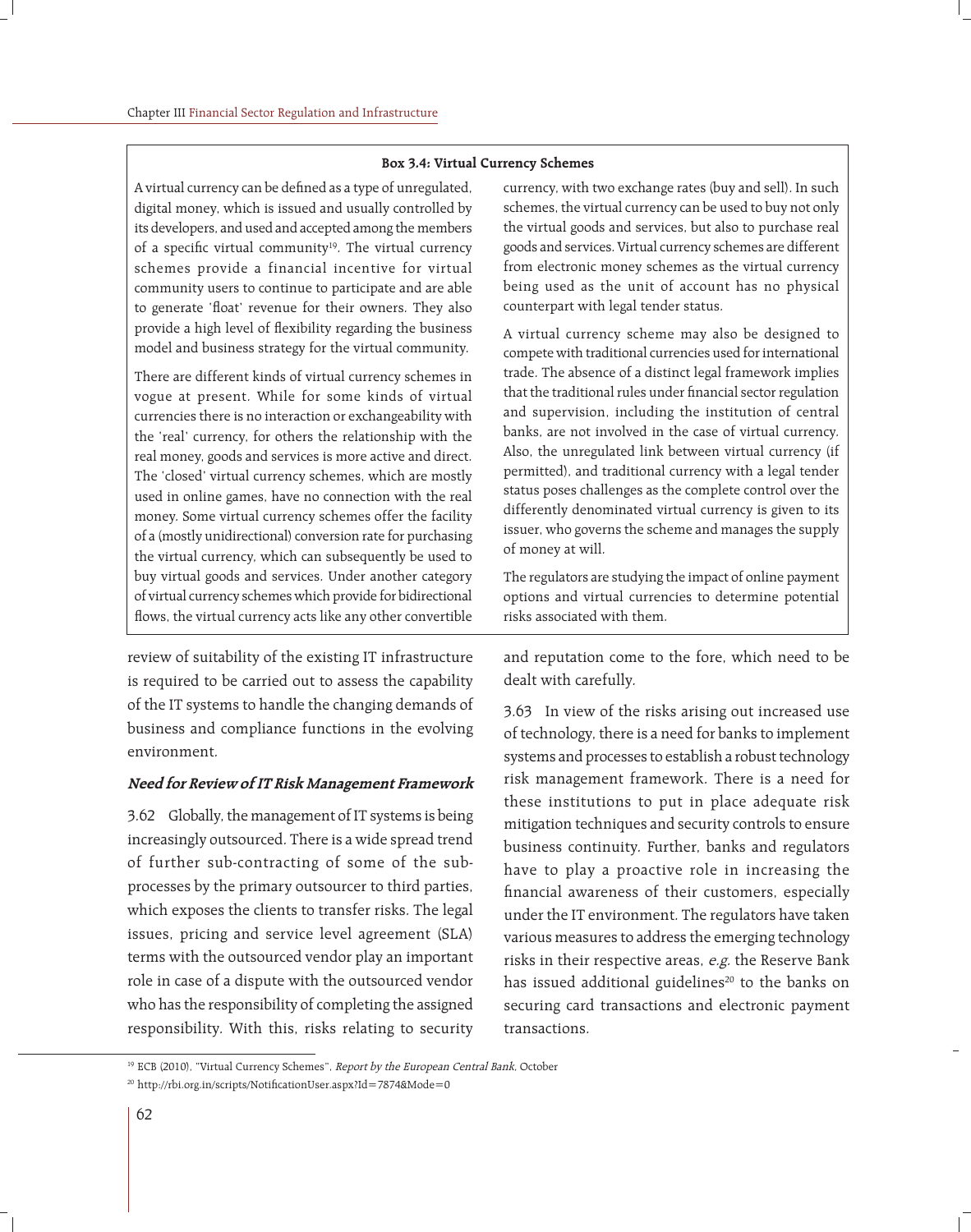#### **Financial Market Infrastructure**

## **Compliance with International Standards in Financial Market Infrastructure**

3.64 India is committed to the adoption and implementation of the international standards and best practices in payment systems including, the new Committee on Payment and Settlement Systems (CPSS)-IOSCO standards Principles of Financial Market Infrastructures (PFMIs). The oversight framework for CCIL is proposed to be drawn up based the PFMIs and CCIL was assessed using the assessment methodology of the PFMIs. As found from this exercise, CCIL has implemented several measures to strengthen its risk management framework which include complete revamp of the margining system in Securities Segment, implementation of changes to forex forwards regulations pertaining to exit option for members, limited liability for members and computation of default fund etc.

3.65 The Securities and Exchange Board of India (SEBI) has also examined the policies related to technology risk management being followed by the Financial Market Infrastructures (FMIs) under its regulatory jurisdiction, viz. exchanges, clearing corporations and depositories. It has been found that while there were no major technology risks to the functioning of FMIs at present, the technology infrastructure needed to be geared to meet the newer challenges.

#### **Payment and Settlement Systems**

3.66 The payment and settlement systems (PSS) forming the major part of the FMI play a vital role in ensuring financial stability. The PSS infrastructure in India continued to perform without any major disruptions. The broad policy direction of the Reserve Bank, which has the legislative authority to regulate and supervise PSS in the country, is inclined to migrating an increasing proportion of all payment transactions, especially the large value / wholesale transactions, to the electronic payment products.

### **Risks from High Frequency Trading**

3.67 The previous FSRs had covered the potential risks from high-frequency trading (HFT) in equity markets. Even as the risks from HFT specific to the segments of the market are being addressed, the nature of the HFT and the associated risks are undergoing a transformation due to innovations like 'big data<sup>21'</sup>. The 'new HFT'<sup>22</sup> using analytics and algorithms based on 'big data' attempt to develop trading strategies by extracting information on market sentiments from the enormous amount of information available on internet including the social media. As the use of big data is transforming the financial markets, the regulations also need to keep pace.

## **Regulation of Algorithmic Trading in Indian Equity Markets**

3.68 At present, Algorithmic trading (Algo) and HFT account for only about 14 per cent of the cash market turnover in the Indian exchanges as against 80 per cent in developed markets like US and Europe. A proper regulatory structure and continuous monitoring of regulatory systems would avert, inter alia, operational risks and other risks posed by Algo and HFT. As algorithmic trading is an evolving field, SEBI and stock exchanges are continuously studying the practice and taking steps as deemed necessary to minimise the associated risks and to better regulate the same.

3.69 India is one of the few securities markets in the world to implement a framework regulating the practice of algorithmic trading. SEBI has issued instructions in March 2012 which inter alia included a list of minimum order-level checks to be performed

<sup>&</sup>lt;sup>21</sup> The term 'big data' refers to large or /and complex data sets which cannot be efficiently managed with the standard software tools.

<sup>&</sup>lt;sup>22</sup> Shah S, A. Horne and J. Copella (2012), "Good Data Won't Guarantee Good Decisions", Harvard Business Review, April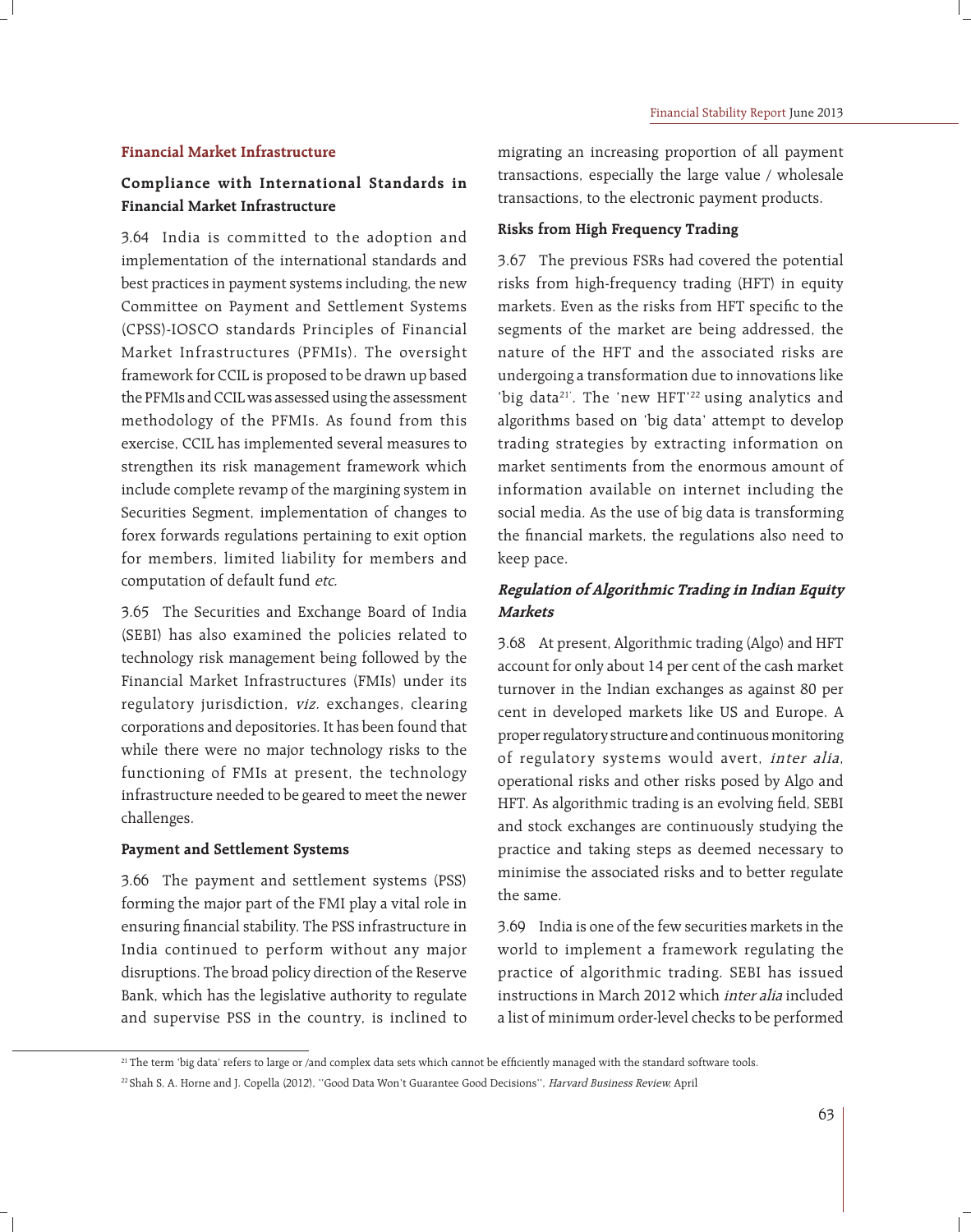on algorithmic orders, framework for penalising cases of high order-to-trade ratios and framework of conformance testing of new algorithms. Other risk management measures that have also been mandated include increase in the Base Minimum Capital (BMC) of the trading members that undertake algorithmic trading and changes to the practice of enablement of the trading terminals of the trading members that were disabled upon exhaustion of the collateral. In continuum to the earlier instructions, SEBI has laid down further guidelines by specifying that the stock brokers / trading members that provide the facility of algorithmic trading shall subject their algorithmic trading system to a system audit every six months in order to ensure that the requirements prescribed by SEBI / stock exchanges with regard to algorithmic trading are effectively implemented.

## **Need for ensuring fairness in order management under co-location facility**

3.70 SEBI is presently examining various issues, as part of proposed measures to better regulate the facility of co-location. SEBI's proposals seek to provide greater equality and fairness in order handling to the participants that do not use co-location services visà-vis participants that place orders using automated trading system and are co-located at the stock exchange.

## **Erroneous Trades on the Stock Exchanges – Measures Taken**

3.71 "Error Trades" are transactions that result from system or human error in entering the order parameters such as name of the security, volume to be traded, price for trade, etc. Such unintended trades usually have an adverse effect on the price formation and impact orderly trading. While incidents of erroneous orders are few as compared to the total number of orders handled by the exchanges in a year, measures implemented by the stock exchanges such as 'upfront real-time risk management system', 'scriplevel price bands' and 'market-wide index circuit breakers', are expected to limit the damage that may result from erroneous orders. SEBI has also taken measures to strengthen the pre-trade risk management framework by introducing Value per order Limit, Cumulative limit on value of unexecuted orders of a stock broker, Dummy price bands and Risk Reduction Mode etc.

## **Exposure of Settlement Guarantee Funds of Clearing Houses to banks**

3.72 In the screen-based trading environment where counterparties to trade are anonymous, Clearing Corporation/ Clearing House of a Stock Exchange acts as a CCP and guarantees settlement of net obligations arising out of trades executed on the stock exchange. Under this arrangement, the CCP assumes the risks of unsettled transactions on behalf of the brokers and their ultimate clients. In order to mitigate these risks, the CCP maintains a Settlement Guarantee Fund (SGF) and collects margins which comprise of contributions from brokers/clients in the form of Bank Guarantees and securities (which may in turn be issued by banks) amongst others. The CCP is thus exposed to the banks both directly and indirectly and therefore CCPs are interconnected to Banks they are exposed to. This interconnectedness of CCPs to banks can be a potential source of systemic contagion, in case of failure of a bank.

### **Concentration of Exposure of CCPs to Banks**

3.73 SEBI, in its guidelines issued in February 2005, had specified that the stock exchanges shall lay down exposure limits either in absolute terms or as percentage of the Trade Guarantee Fund (TGF) / SGF that can be exposed to a single bank directly or indirectly. The total exposure includes guarantees provided by the bank for itself or for others, as well as debt or equity securities of the bank which have been deposited by members towards total liquid assets.